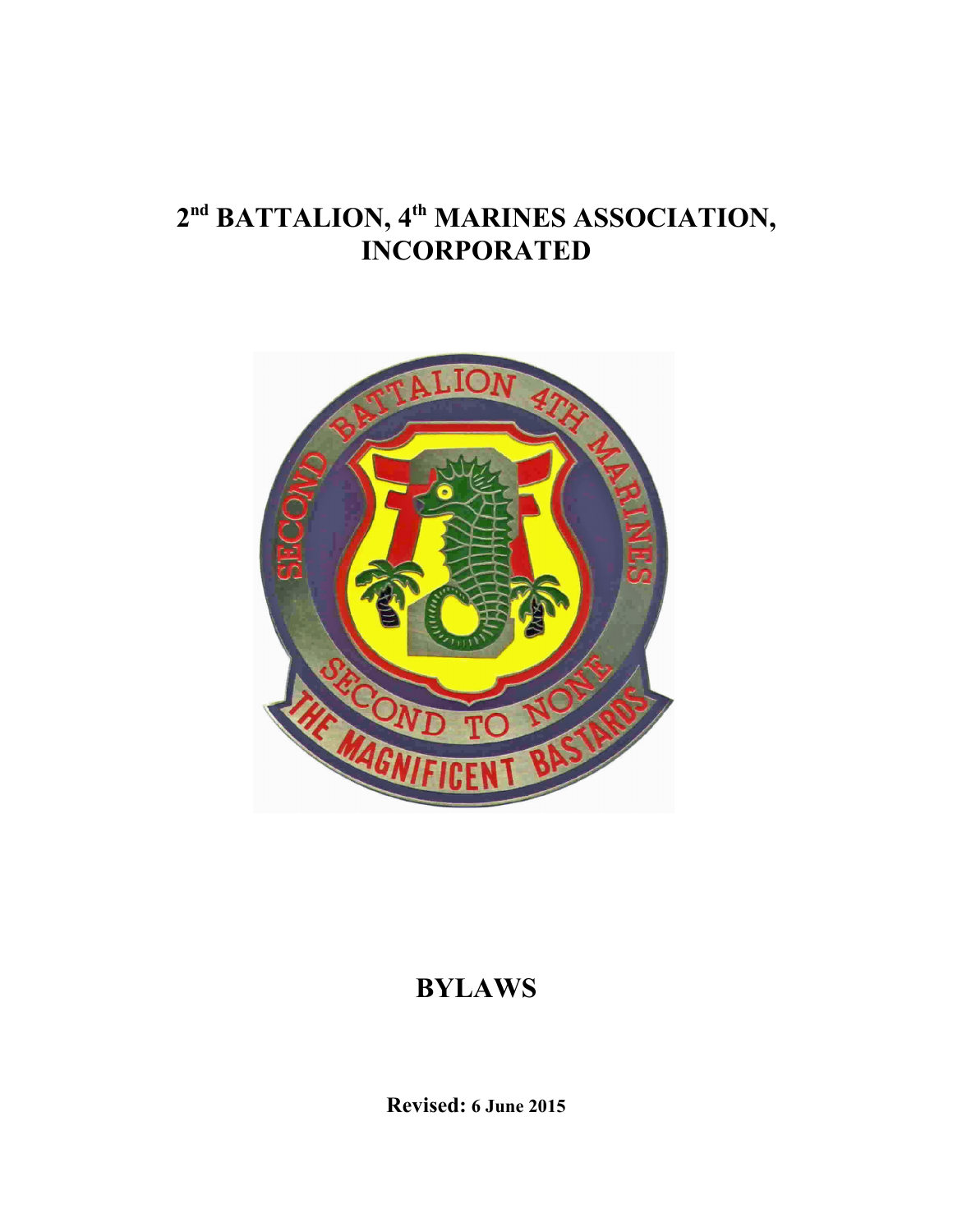## **APPROVAL**

| Steven R. Wilson                                         | Steven Etdilson  | 1 Oct 2012  |
|----------------------------------------------------------|------------------|-------------|
| <b>Printed Name - President</b>                          | <b>Signature</b> | Date        |
| Brooks C. Wilson                                         | Brooker C. Wile  | 30 Sep 2012 |
| <b>Printed Name - Vice-President</b>                     | <b>Signature</b> | Date        |
| Manuel G. Travassos                                      | Manuel G. Mameso | 6 Oct 2012  |
| <b>Printed Name - Secretary</b>                          | <b>Signature</b> | Date        |
| James E. Swann                                           | James E. Swann   | 1 Oct 2012  |
| <b>Printed Name - Treasurer</b>                          | <b>Signature</b> | <b>Date</b> |
| James W. Rogers                                          | Jams W Rogers    | 6 Oct 2012  |
| <b>Printed Name - Director</b>                           | <b>Signature</b> | <b>Date</b> |
| Scott R. Laidig                                          | Scott Kindig     | 5 Oct 2012  |
| <b>Printed Name - Director</b>                           | <b>Signature</b> | Date        |
| <b>Jack Petrowsky</b>                                    | Jack Petrowaldy  | 9 Oct 2012  |
| <b>Printed Name - Immediate Past</b><br><b>President</b> | <b>Signature</b> | Date        |

**NOTE: These bylaws were approved by vote of the general membership on 4 December 2012.**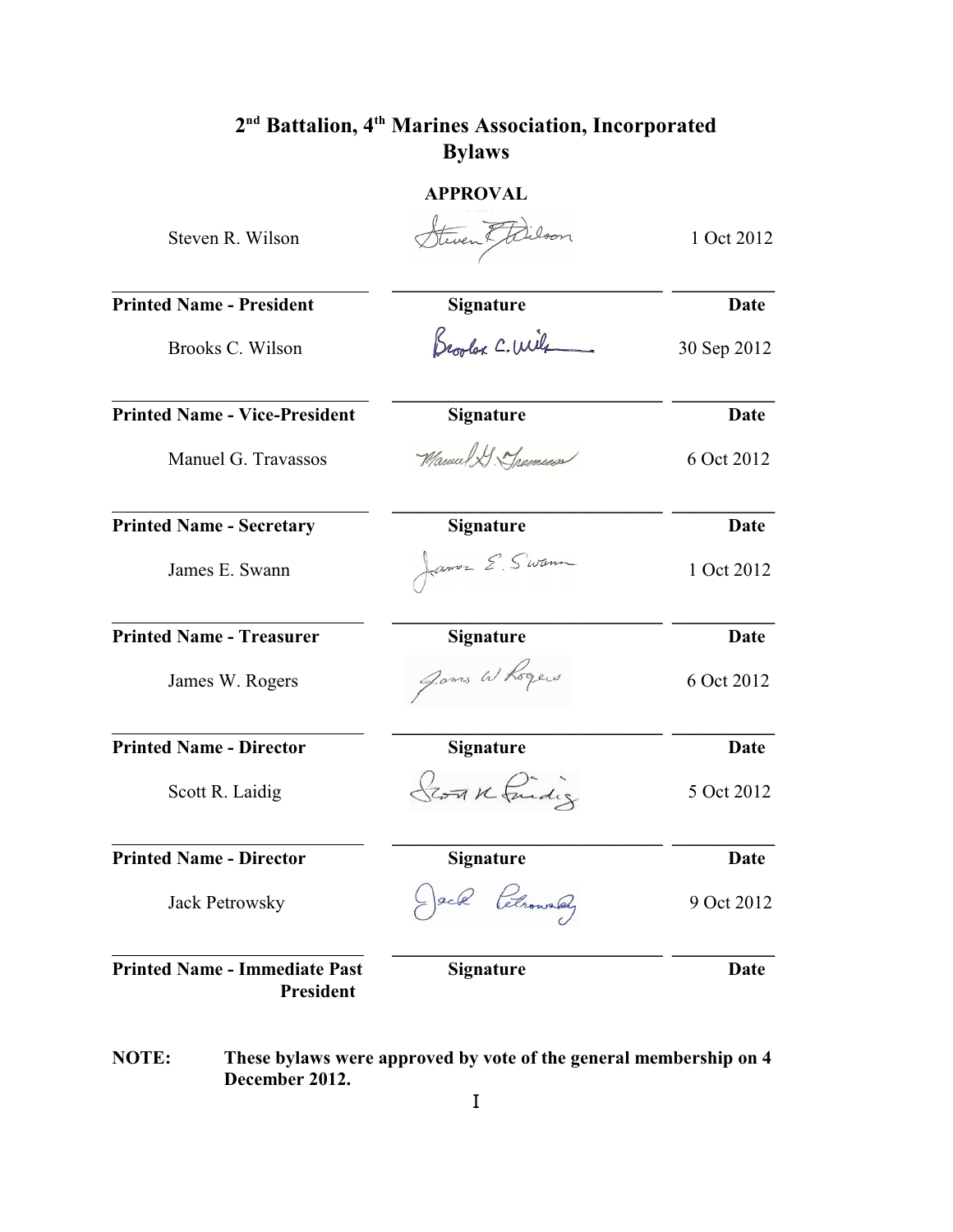### **RECORD OF CHANGES**

 $\ddot{\phantom{a}}$ 

The following changes have been made and record of same is recorded on this page. Change cover sheets will be filed behind this page for record.

| <b>CHANGE # DATE</b>    |                            | <b>REMARKS</b> |
|-------------------------|----------------------------|----------------|
| $\mathbf{1}$            |                            |                |
| $\overline{2}$          | 16 Aug 2014<br>15 Dec 2014 |                |
| $\overline{\mathbf{3}}$ | 6 June 2015                |                |
|                         |                            |                |
|                         |                            |                |
|                         |                            |                |
|                         |                            |                |
|                         |                            |                |
|                         |                            |                |
|                         |                            |                |
|                         |                            |                |
|                         |                            |                |
|                         |                            |                |
|                         |                            |                |
|                         |                            |                |
|                         |                            |                |
|                         |                            |                |
|                         |                            |                |
|                         |                            |                |
|                         |                            |                |
|                         |                            |                |
|                         |                            |                |
|                         |                            |                |
|                         |                            |                |
|                         |                            |                |
|                         |                            |                |
|                         |                            |                |
|                         |                            |                |
|                         |                            |                |
|                         |                            |                |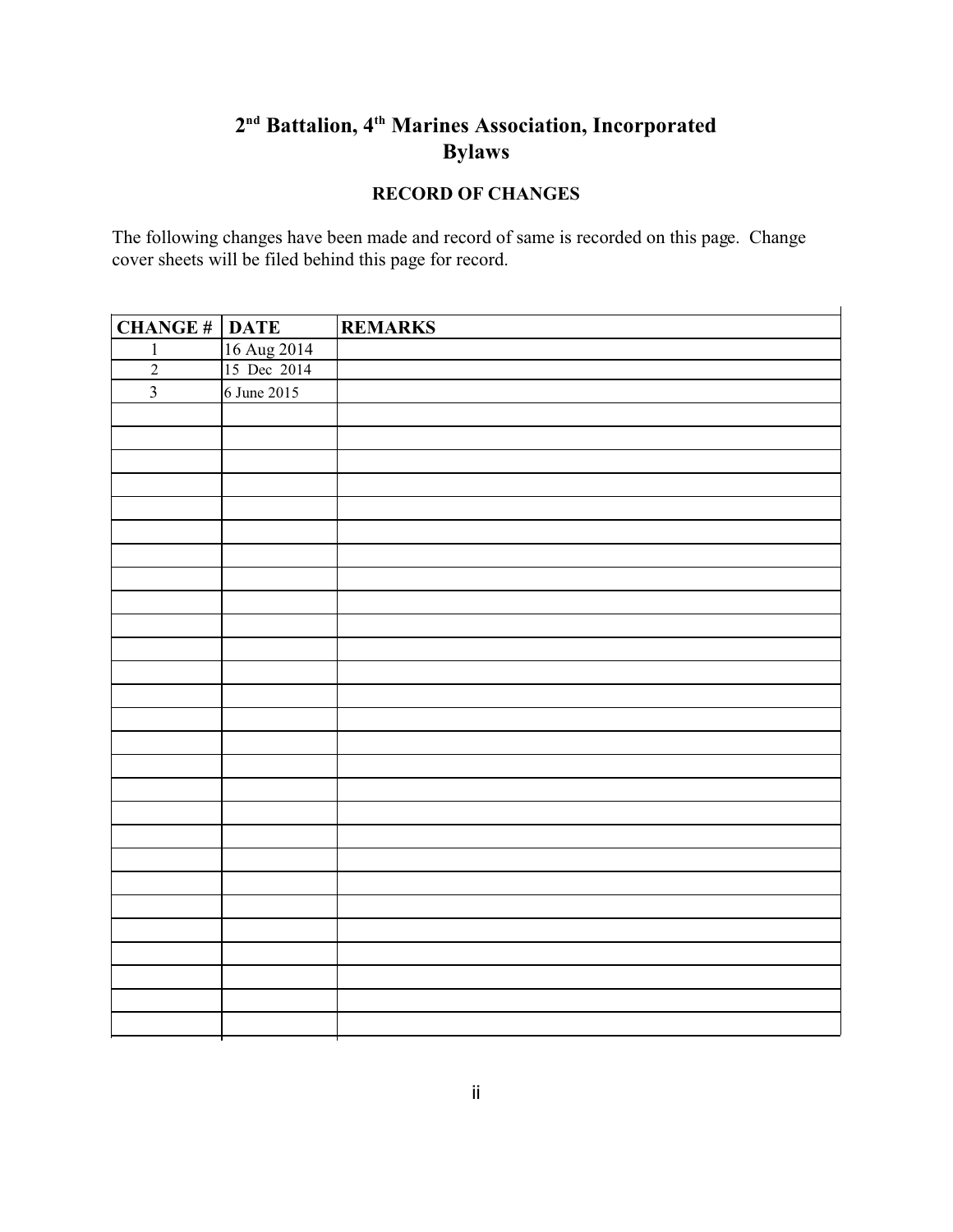

Date: 16 August 2014

From: President

To: Distribution List

Subj: nd BATTALION, 4<sup>th</sup> MARINES ASSOCIATION, INC. BYLAWS; CHANGE 1

Ref: (a) 2/4 Association Bylaws Dated 4 Dec 2012

- Encl: New page inserts
- 1. Background. In accordance with reference (a), the following changes to the  $2<sup>nd</sup>$  Battalion,  $4<sup>th</sup>$  Marines Association Bylaws dated 4 Dec 2012, were approved by majority vote of the membership this date.
- 2. Summary of Changes
	- A. Delete the present Section 3A: Policy, ARTICLE I GENERAL, and insert new Section 3A: Policy, ARTICLE I - General to read:

"**Section 3: Policy**

A. This Association is defined as a  $501(c)(19)$  organization for non-profit purposes in accordance with Internal Revenue Service [IRS] letter dated February 27, 2007, subject: Application for Tax-Exempt Status, Federal EIN 31- 1720488, and State Department of Assessments and Taxation, State of Maryland letter dated 9 May 1989, subject: Approval of Articles of Incorporation, account number D2790236."

- B. Delete the present Sections 2 through 6, ARTICLE III MEMBERSHIP, and insert the following new Section 2: Annual Members and Section 3: Life Members to read:
	- "**Section 2: Annual Members.** All officers and enlisted members of the Armed Forces of the United States of America, and her allies, who are serving now, or who have served honorably, with the 2nd Battalion, 4th Marines [assigned or attached] are eligible for membership. Those veterans of the Armed Forces of the United States and allies who did not serve with the 2nd Battalion, 4th Marines, and civilians, who support the spirit and purpose of the 2nd Battalion, 4th Marines and this Association, may become members.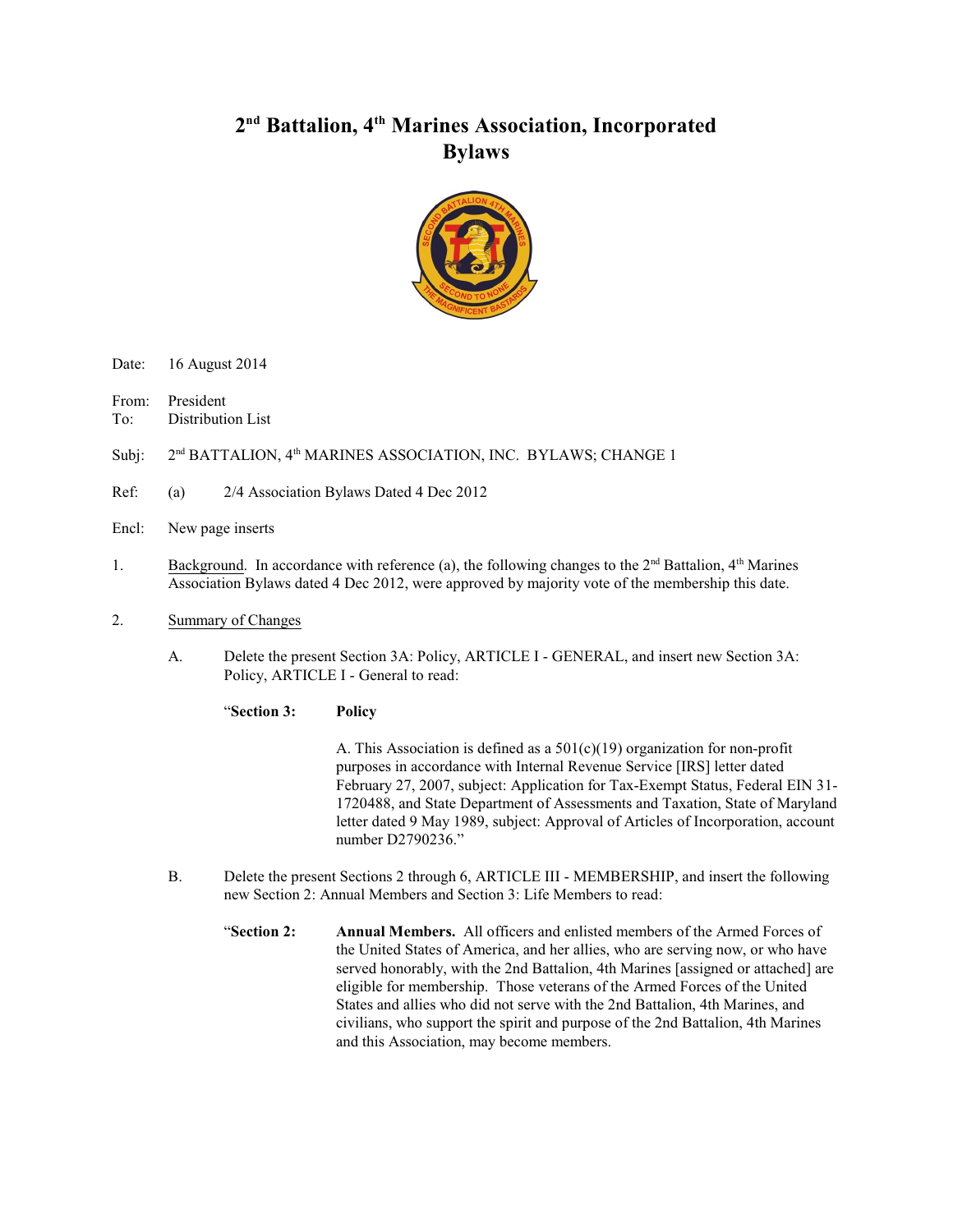"Annual membership applications from those having served in the military should include a copy of Copy 1 of the applicant's DD-214, active / reserve ID or other documentation substantiating proof of service in the Armed Forces of the United States. This allows the Association to 1] substantiate the IRS requirement for at least a 75% membership count of active and former military members, and 2] ascertain what awards have been made to individuals so that they may be honored appropriately on the association's Wall of Honor.

- **"Section 3: Life Members.** Applicants for initial membership into the Association and annual members in good standing may take the option to become life members. The prerequisites cited under Annual Members also apply to life membership. There is no time requirement to request a life membership."
- C. Renumber the present Sections: 7 through 11, ARTICLE III MEMBERSHIP, to read Sections: 4 through 8, ARTICLE III - MEMBERSHIP respectively.
- D. Delete the present Section 4: Vice President, ARTICLE IV OFFICERS AND STAFF, and insert the following new Section 4: Vice President, ARTICLE IV - OFFICERS AND STAFF to read:
	- "**Section 4: Vice President.** The Vice President shall preside in the absence of the President at meetings of the Board of Directors and Association. He shall be responsible for creating, but not chair or otherwise participate in, all standing and ad hoc committees not otherwise designated chairmen. He will also perform such duties as may be assigned to him by the bylaws or the Board of Directors."
- E. Delete the present sub section C. Membership Chairman, Section 9: Staff, ARTICLE IV OFFICERS AND STAFF, and insert the following new sub section C. Membership Chairman, Section 9: Staff, ARTICLE IV - OFFICERS AND STAFF to read:

#### "**Section 9: Staff**

C. **Membership Chairman**. The Membership Chairman shall seek and encourage the membership recruitment of active and former members of the 2<sup>nd</sup> Battalion, 4<sup>th</sup> Marines. The Membership Chairman shall also collect and maintain a roster of members with the cooperation and collaboration of the Secretary, and manage all categories of membership to include delinquent members. The Membership Chairman will be responsible for updating and maintaining a current membership application form for publishing on the web site, and dispersal to potential members. The Membership Chairman will ensure that association members having served, or are presently serving, in the 2<sup>nd</sup> Battalion, 4<sup>th</sup> Marines and the Armed Forces of the United States, must represent no less than 75% of the total membership."

F. Delete the present sub section A. Nominating Committee, Section 10: Committees and Boards, ARTICLE IV - OFFICERS AND STAFF, and insert the following new sub section A. Nominating Committee, Section 10: Committees and Boards, ARTICLE IV - OFFICERS AND STAFF to read: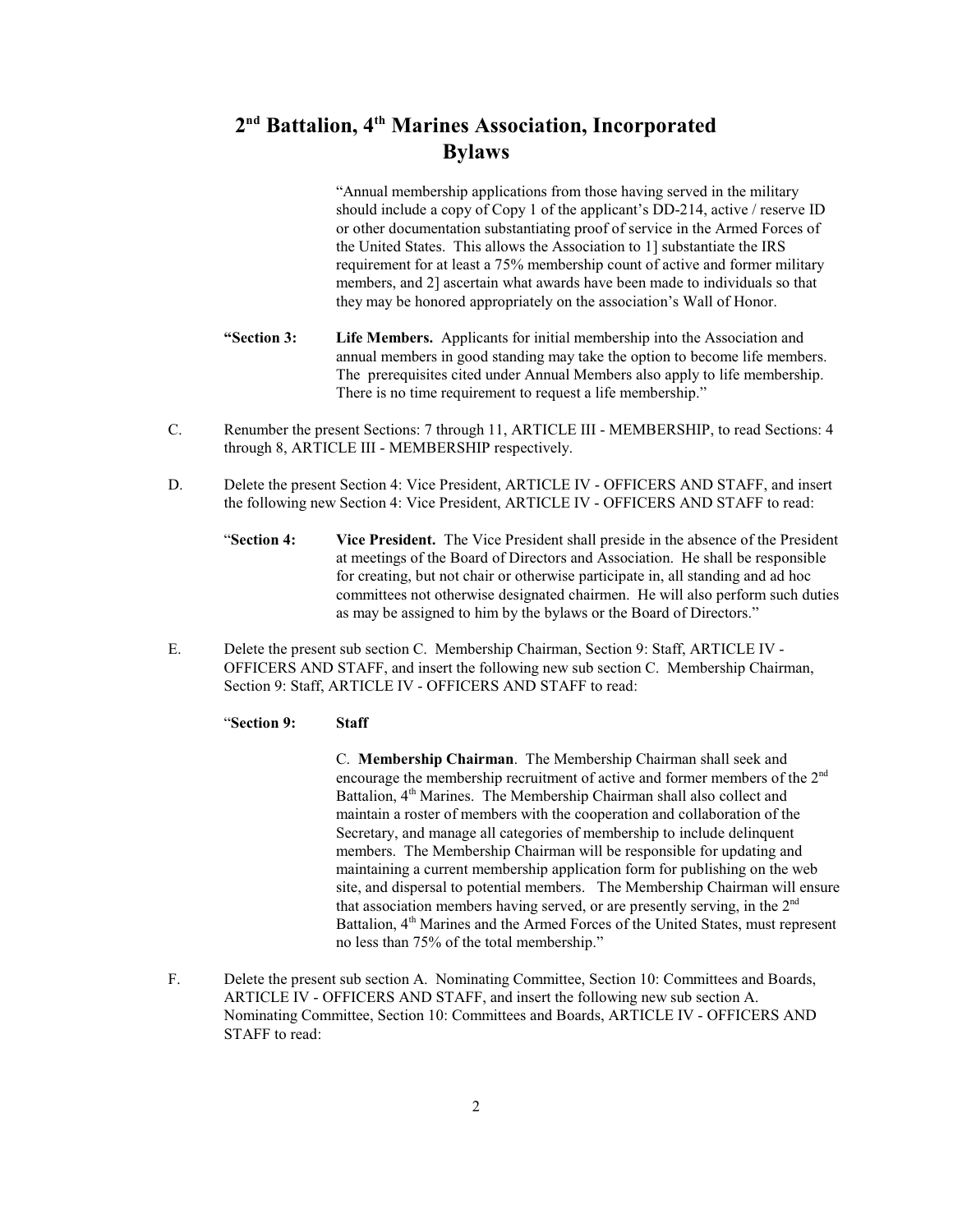#### "**Section 10: Committees and Boards**

- A. **Nominating Committee.** The Nominating Committee shall be composed of at least three [3] persons selected from the membership at large each election year and shall have an odd number of members. No member of the Board of Directors may serve. This committee will be responsible for the nomination of association members in good standing, and as allowed herein, to serve in the aforementioned elective hillets<sup>"</sup>
- G. Delete the present Section 1: Elections, ARTICLE V ELECTIONS AND VOTING, and insert the following new Section 1: Elections, ARTICLE V - ELECTIONS AND VOTING to read:
	- "**Section 1: Elections**. Elections shall be held every year in a staggered fashion. The positions of President, Vice President, Secretary, and one Director will be voted upon during odd years, and the positions of Treasurer and the other Director will be voted upon during even years. Nominations will be presented to the membership by the Nominating Committee at least 30 days prior to the annual meeting via electronic communications, newsletter or U. S. Postal Service, as appropriate. Additional nominations may be accepted from the membership prior to the conduct of an election. Annual or life members in good standing, having served, or are presently serving, in the 2nd Battalion, 4th Marines and the Armed Forces of the United States, may be considered for the offices of President, Vice President, and the two [2] Director positions.

"Annual and life members not having served in the 2nd Battalion, 4th Marines or the Armed Forces of the United States, but in good standing, shall be eligible for all other offices, with the exception of the Immediate Past President. Only past presidents may fill the position of Immediate Past President, an appointed staff position."

- H. Delete the present Section 3: Voting, ARTICLE V ELECTIONS AND VOTING, and insert the following new Section 3: Voting, ARTICLE V - ELECTIONS AND VOTING to read:
	- "**Section 3: Voting**. All annual and life members in good standing may vote in officer and director elections, for bylaws revisions and amendments, operational policies and other business that requires a vote. Voting may be called for whenever required and will not be restricted in any manner. Voting may also be accomplished using paper ballots via the U.S. Postal Service or by electronic balloting means. Voting will not be accomplished by secret ballot, but all decorum concerning voting will be observed at all times."
- I. Delete Section 3: Bonds, ARTICLE VII FINANCE.
- J. Renumber the present Sections: 4 through 8, ARTICLE VII FINANCES, to read Sections: 3 through 7, ARTICLE VII - FINANCES respectively.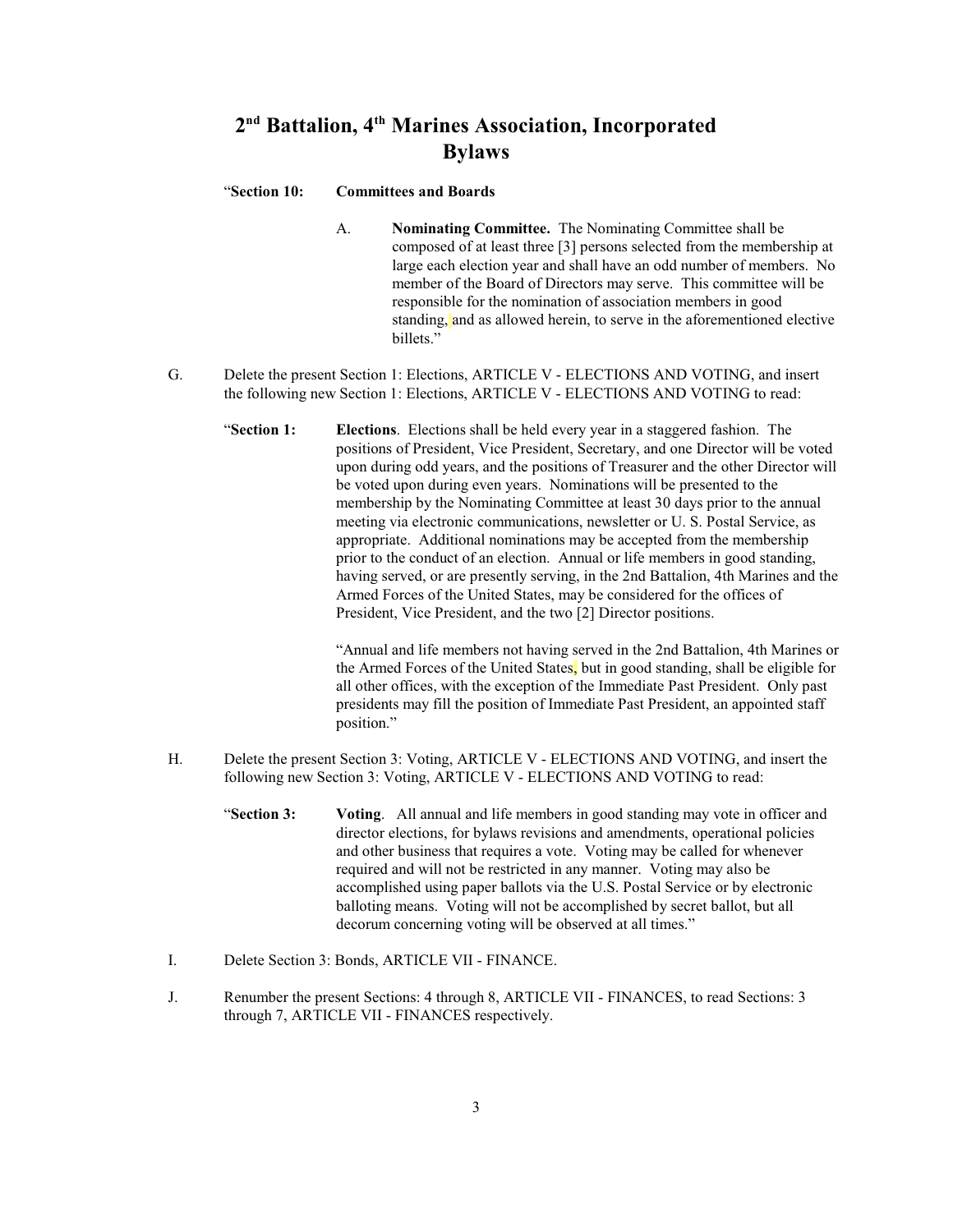- 3. Action
	- A. Remove present pages iii through v and 2 through 16, and replace them with the corresponding pages in the enclosure. The TABLE OF CONTENTS will have "[CH 1]" at the lower right hand corner of each page. Paragraphs having been changed will have "[CH 1]" at the end of the changed paragraph.
	- B. File these pages directly between page ii [RECORD OF CHANGES] of the  $2<sup>nd</sup>$  Battalion,  $4<sup>th</sup>$ Marines Association Bylaws and page iii [TABLE OF CONTENTS].

Steven Etdilson

Steven R. Wilson President

NOTE: The changes to these bylaws were approved by vote of the general membership on 16 August 2014.

DISTRIBUTION: All members in good standing.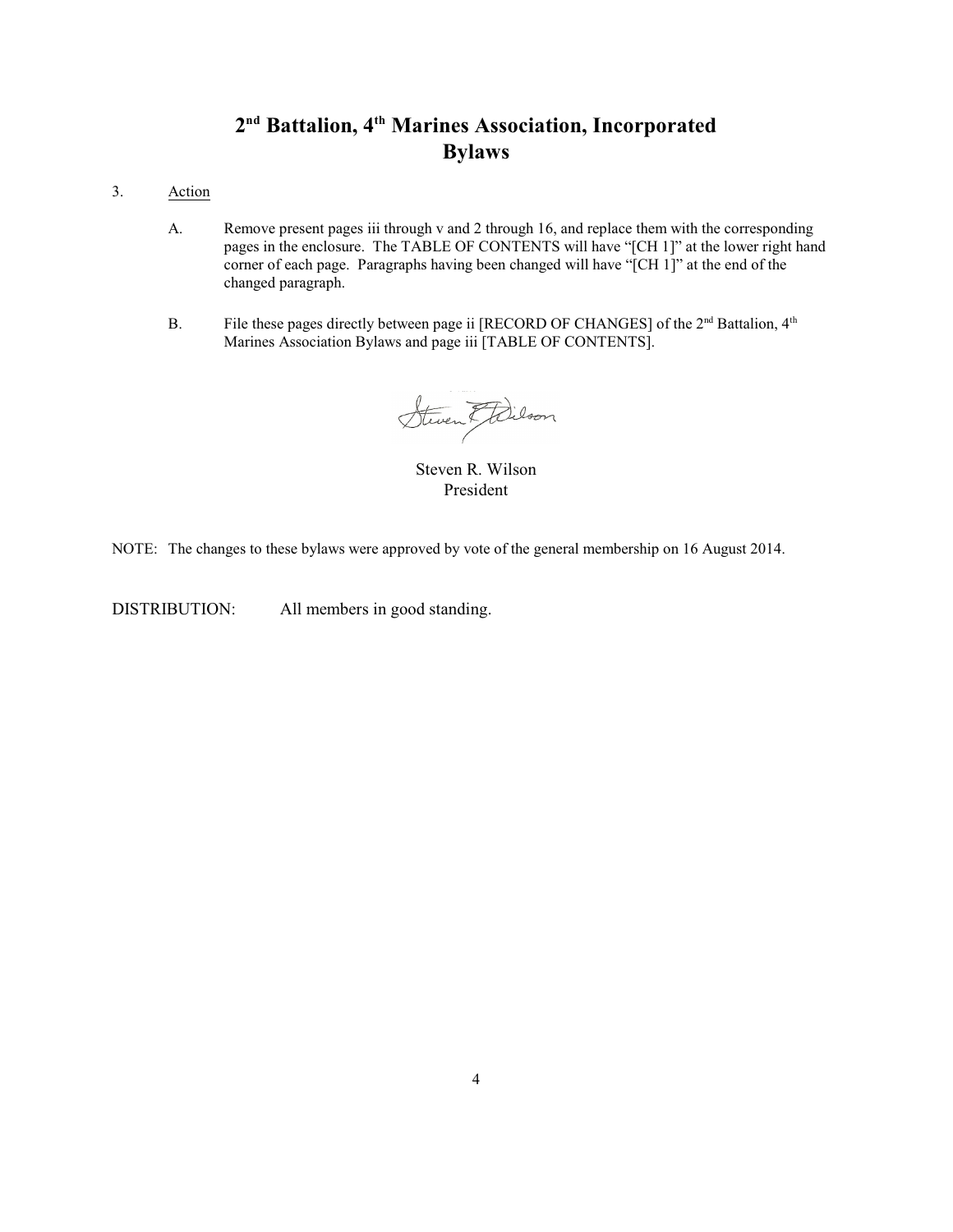

Date: 15 December 2014

From: President

To: Distribution List

Subj: nd BATTALION, 4<sup>th</sup> MARINES ASSOCIATION, INC. BYLAWS; CHANGE 2

Ref: (a) 2/4 Association Bylaws Dated 4 Dec 2012

- Encl: New page inserts
- 1. Background. In accordance with reference (a), the following changes to the  $2<sup>nd</sup>$  Battalion,  $4<sup>th</sup>$  Marines Association Bylaws dated 4 Dec 2012, were approved by majority vote of the membership this date.
- 2. Summary of Changes
	- A. Delete Section 2: Annual Members, ARTICLE III MEMBERSHIP, and replace with a new Section 2: Annual Members, ARTICLE III - MEMBERSHIP to read:
		- Section 2: Annual Members. All officers and enlisted members of the Armed Forces of the United States of America, and her allies, who are serving now, or who have served honorably, with the 2nd Battalion, 4th Marines [assigned or attached] are eligible for membership. They must comprise no less than 75% of the total membership.

Those veterans of the Armed Forces of the United States and allies who did not serve with the 2nd Battalion, 4th Marines, and civilians, who support the spirit and purpose of the 2nd Battalion, 4th Marines and this Association, may become members as long as the total does not exceed 25% of the total membership. This is in keeping with IRS rules relating to this Association. [CH 2]

- 3. Action
	- A. Remove present pages 3 and 4, and replace them with the corresponding pages in the enclosure. Paragraphs having been changed will have "[CH 2]" at the end of the changed paragraph.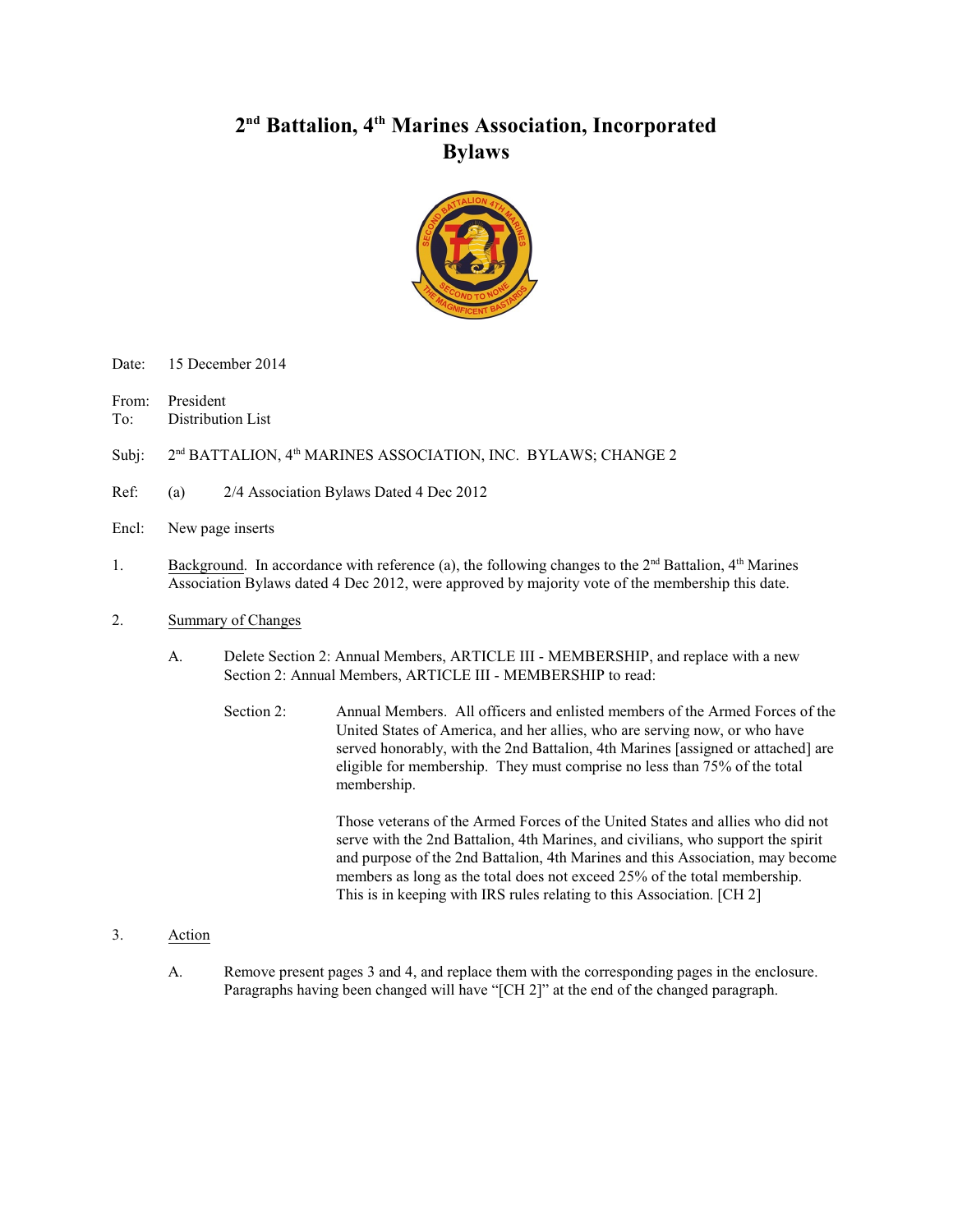B. File these pages directly between page 4 of Change 1 to the 2<sup>nd</sup> Battalion, 4<sup>th</sup> Marines Association Bylaws and page iii [TABLE OF CONTENTS].

Steven Etdilson

Steven R. Wilson President

NOTE: The changes to these bylaws were approved by vote of the general membership on 15 December 2014.

DISTRIBUTION: All members in good standing.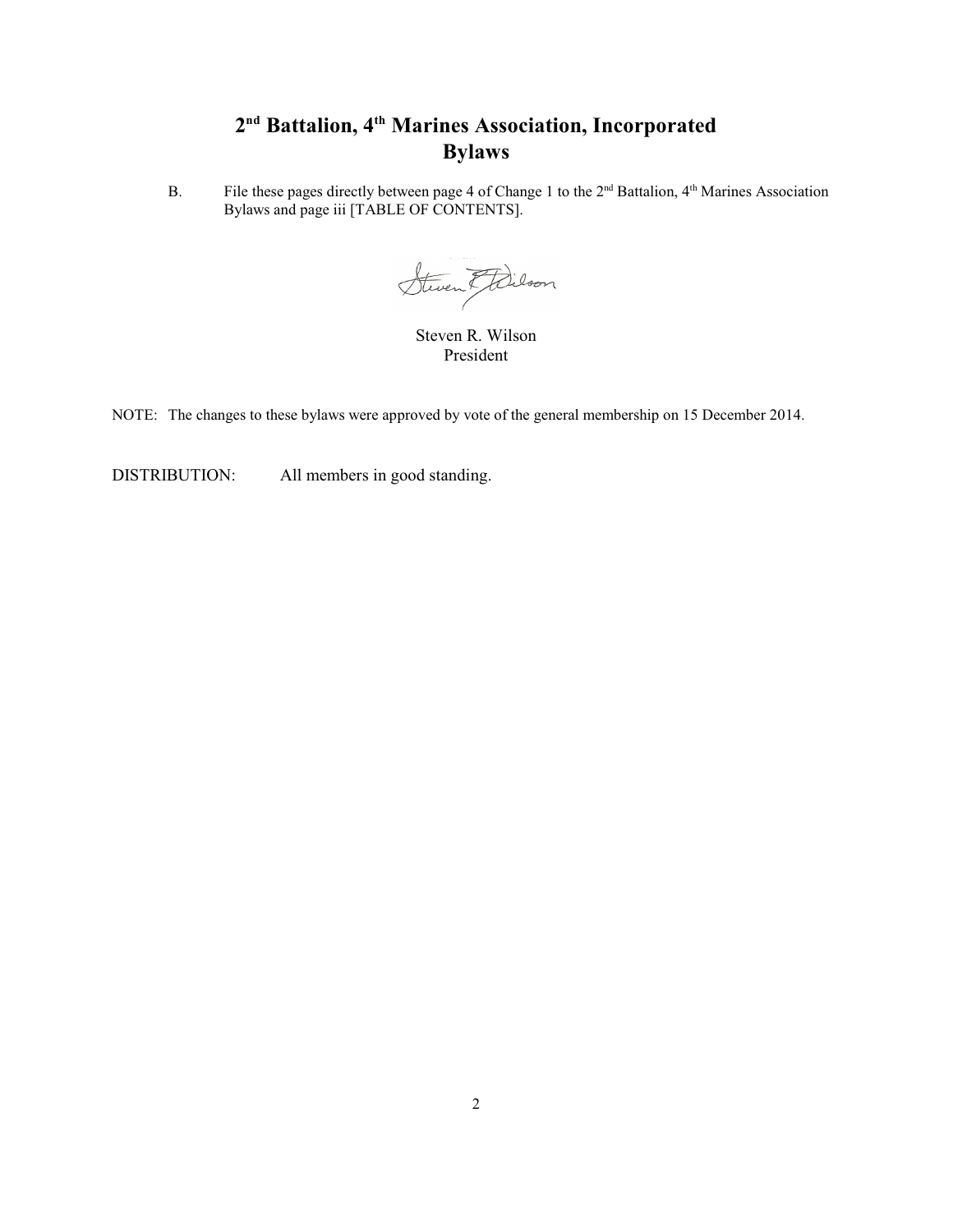

Date: 6 June 2015

From: President

To: Distribution List

Subi: nd BATTALION, 4th MARINES ASSOCIATION, INC. BYLAWS; CHANGE 3

- Ref: (a) 2/4 Association Bylaws Dated 4 Dec 2012
- Encl: New page inserts
- 1. Background. In accordance with reference (a), the following changes to the  $2<sup>nd</sup>$  Battalion,  $4<sup>th</sup>$ Marines Association Bylaws dated 4 Dec 2012, were approved by majority vote of the membership this date.

#### 2. Summary of Changes

- A. Delete Section 4: Vice President, ARTICLE IV OFFICERS AND STAFF and replace with a new Section 4: Vice President, ARTICLE IV - OFFICERS AND STAFF to read:
	- Section 4: Vice President. The Vice President shall preside in the absence of the President at meetings of the Board of Directors and Association. He will also perform such duties as may be assigned to him by the bylaws, the President or the Board of Directors. [CH 3]
- B. Delete Section 7: Immediate Past President, ARTICLE IV OFFICERS AND STAFF and replace with a new Section 7: Immediate Past President, ARTICLE IV - OFFICERS AND STAFF to read:
	- Section 7: Immediate Past President. The Immediate Past President, an appointed position, shall act as an advisor to the Board of Directors with a vote, and perform such other duties as the bylaws or the Board of Directors may provide. He shall be responsible for creating, but not chair or otherwise participate in, all standing and ad hoc committees not otherwise designated chairmen. These will be presented to the Board of Directors for approval, with final approval being the responsibility of the President. Only past presidents may fill the position of Immediate Past President. [CH 3]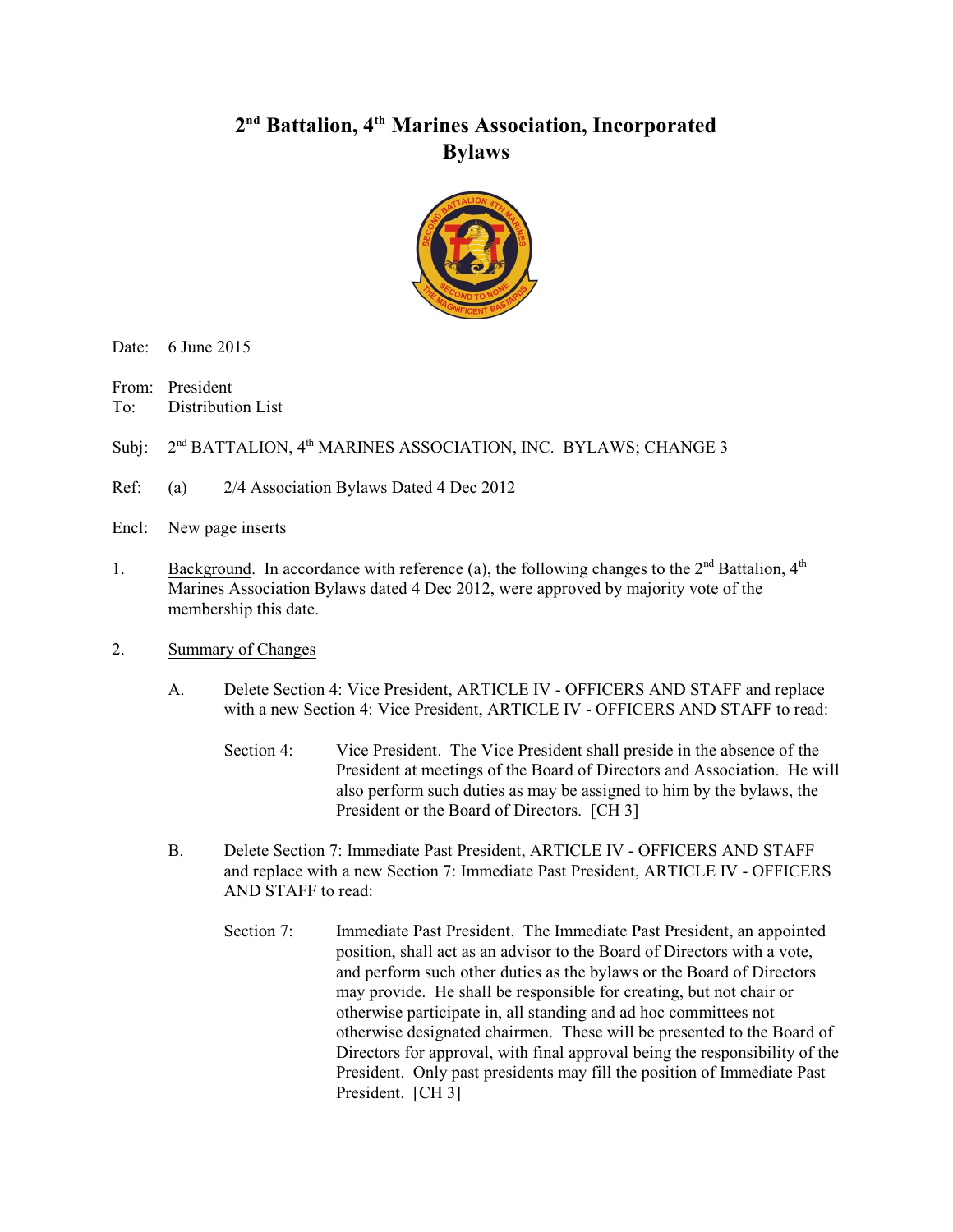- C. Delete Section 2: Annual Meetings, ARTICLE VI MEETINGS and replace with a new Section 2: Annual Meetings, ARTICLE VI - MEETINGS to read:
	- Section 2: Annual Meetings. The Association shall hold an annual meeting at a place and date designated by the Board of Directors. The annual meeting shall be for the purposes of the transaction of such corporate business as may come before the Association and for the announcement and installation of newly elected officers and directors. [CH 3]
- 3. Action
	- A. Remove present pages 6, 7 and 13 , and replace them with the corresponding pages in the enclosure. Paragraphs having been changed will have "[CH 3]" at the end of the changed paragraph.
	- B. File these pages directly between page 2 of Change 2 to the  $2<sup>nd</sup>$  Battalion,  $4<sup>th</sup>$  Marines Association Bylaws and page iii [TABLE OF CONTENTS].

Steven Etcilson

Steven R. Wilson President

NOTE: The changes to these bylaws were approved by vote of the general membership on 6 June 2015.

DISTRIBUTION: All members in good standing.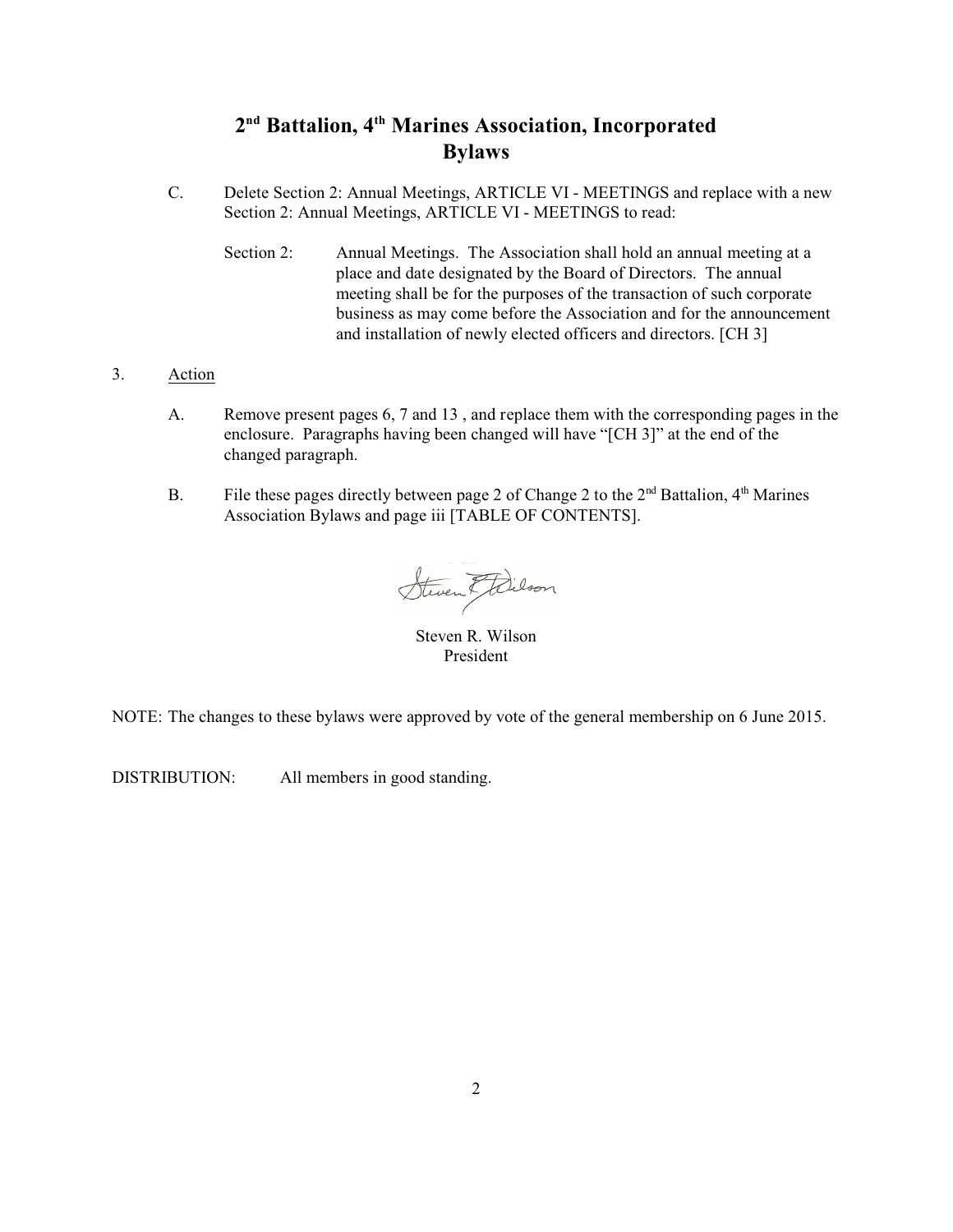## **TABLE OF CONTENTS**

| <b>ARTICLE</b> | <b>SUBJECT / SECTION</b>                                                                                                                                                                                                                                                                                                                                | <b>PAGE</b>                                                                                                            |
|----------------|---------------------------------------------------------------------------------------------------------------------------------------------------------------------------------------------------------------------------------------------------------------------------------------------------------------------------------------------------------|------------------------------------------------------------------------------------------------------------------------|
| I              | <b>GENERAL</b><br>Section 1: Name<br>Section 2: Mission<br>Section 3: Policy                                                                                                                                                                                                                                                                            | $\mathbf{1}$<br>$\mathbf{1}$<br>$\mathbf{1}$<br>$\overline{2}$                                                         |
| II             | <b>AMENDMENTS</b><br>Section 1: Policy<br>Section 2: Adjudication                                                                                                                                                                                                                                                                                       | $\begin{array}{c} 3 \\ 3 \end{array}$                                                                                  |
| III            | <b>MEMBERSHIP</b><br>Section 1: Policy<br>Section 2: Annual Members<br>Section 3: Life Members<br>Section 4: Censure, Suspension or Expulsion<br>Section 5: Dues and Fees<br>Section 6: Good Standing<br>Section 7: Delinquent Member<br>Section 8: Rights of Members                                                                                   | 3<br>$\frac{3}{3}$<br>$\overline{4}$<br>$\overline{4}$<br>$\overline{\mathbf{4}}$<br>5<br>5<br>5                       |
| <b>IV</b>      | OFFICERS AND STAFF<br>Section 1: Policy<br>Section 2: Board of Directors<br>Section 3: President<br>Section 4: Vice President<br>Section 5: Secretary<br>Section 6: Treasurer<br>Section 7: Immediate Past President<br>Section 8: Directors<br>Section 9: Staff<br>A. Sergeant-at-Arms<br><b>B.</b> Chaplain<br>C. Membership Chairman<br>D. Historian | 6<br>6<br>6<br>6<br>6<br>6<br>$\overline{7}$<br>$\overline{7}$<br>$\overline{7}$<br>$\overline{7}$<br>8<br>8<br>8<br>8 |
|                | E. Sea Horse Editor                                                                                                                                                                                                                                                                                                                                     | 9                                                                                                                      |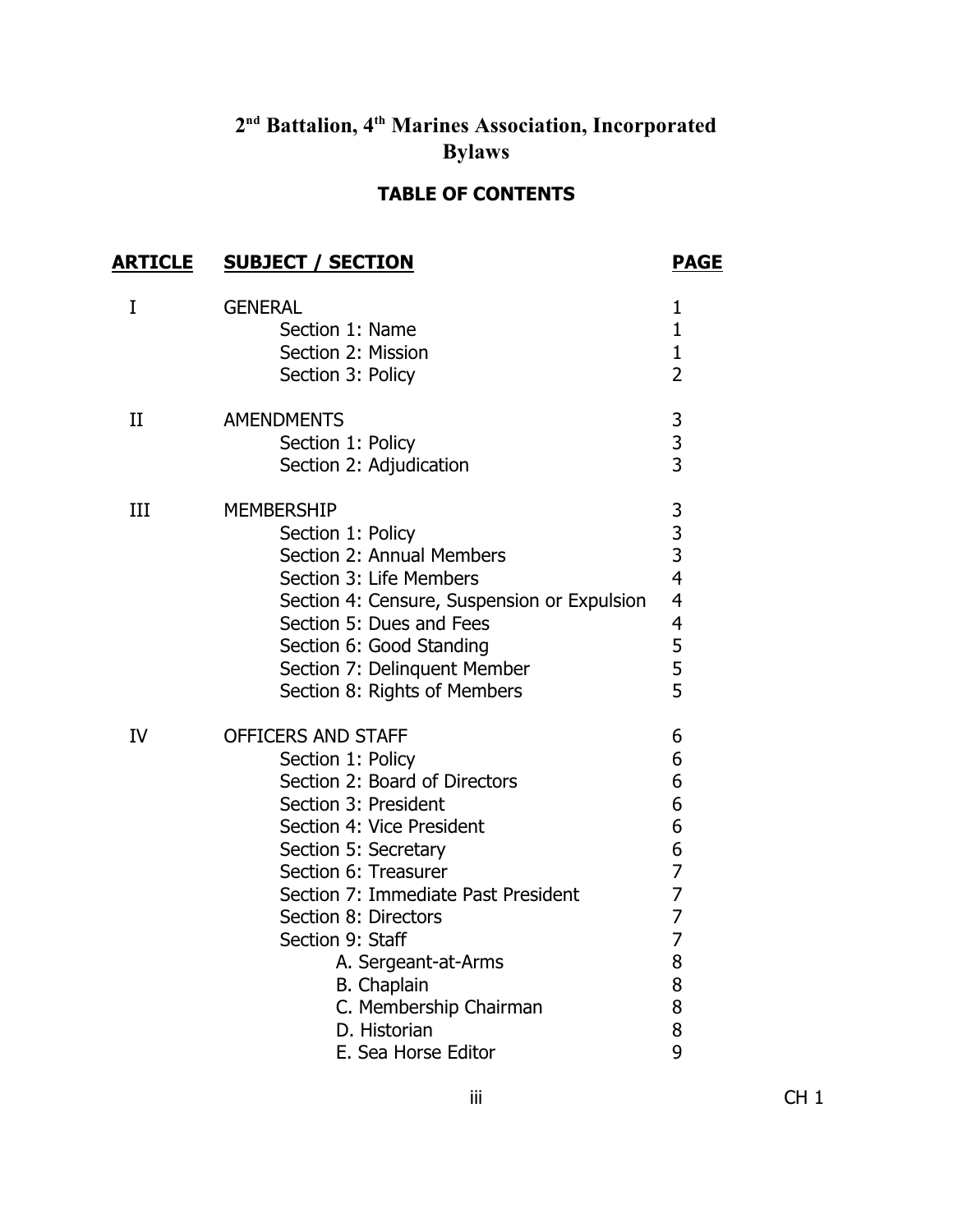## **TABLE OF CONTENTS**

## **ARTICLE SUBJECT / SECTION PAGE**

|     | F. 2/4 Liaison<br>G Web Sergeant<br>Section 10: Committees and Boards<br>A. Nominating Committee<br><b>B. Budget Committee</b><br>C. Audit Committee<br>D. Disciplinary Board                                     | 9<br>9<br>9<br>10<br>10<br>10<br>10                       |
|-----|-------------------------------------------------------------------------------------------------------------------------------------------------------------------------------------------------------------------|-----------------------------------------------------------|
| V   | <b>ELECTIONS AND VOTING</b><br>Section 1: Elections<br>Section 2: Term of Office<br>Section 3: Voting<br>Section 4: Installation<br>Section 5: Compensation<br>Section 6: Vacancies<br>Section 7: Removal         | 11<br>11 <sup>1</sup><br>11<br>12<br>12<br>12<br>12<br>12 |
| VI  | <b>MEETINGS</b><br>Section 1: Board of Directors<br>Section 2: Annual Meetings<br>Section 3: Special Meetings<br>Section 4: Notice of Meetings<br>Section 5: Quorums                                              | 12<br>12<br>13<br>13<br>13<br>13                          |
| VII | <b>FINANCES</b><br>Section 1: Fiscal Year<br>Section 2: Reporting<br>Section 3: Audits<br>Section 4: Accounts<br>A. Operations [Checking] Account<br>B. Reserve [Savings] Account<br>Section 5: Signing Authority | 14<br>14<br>14<br>14<br>14<br>14<br>14<br>15              |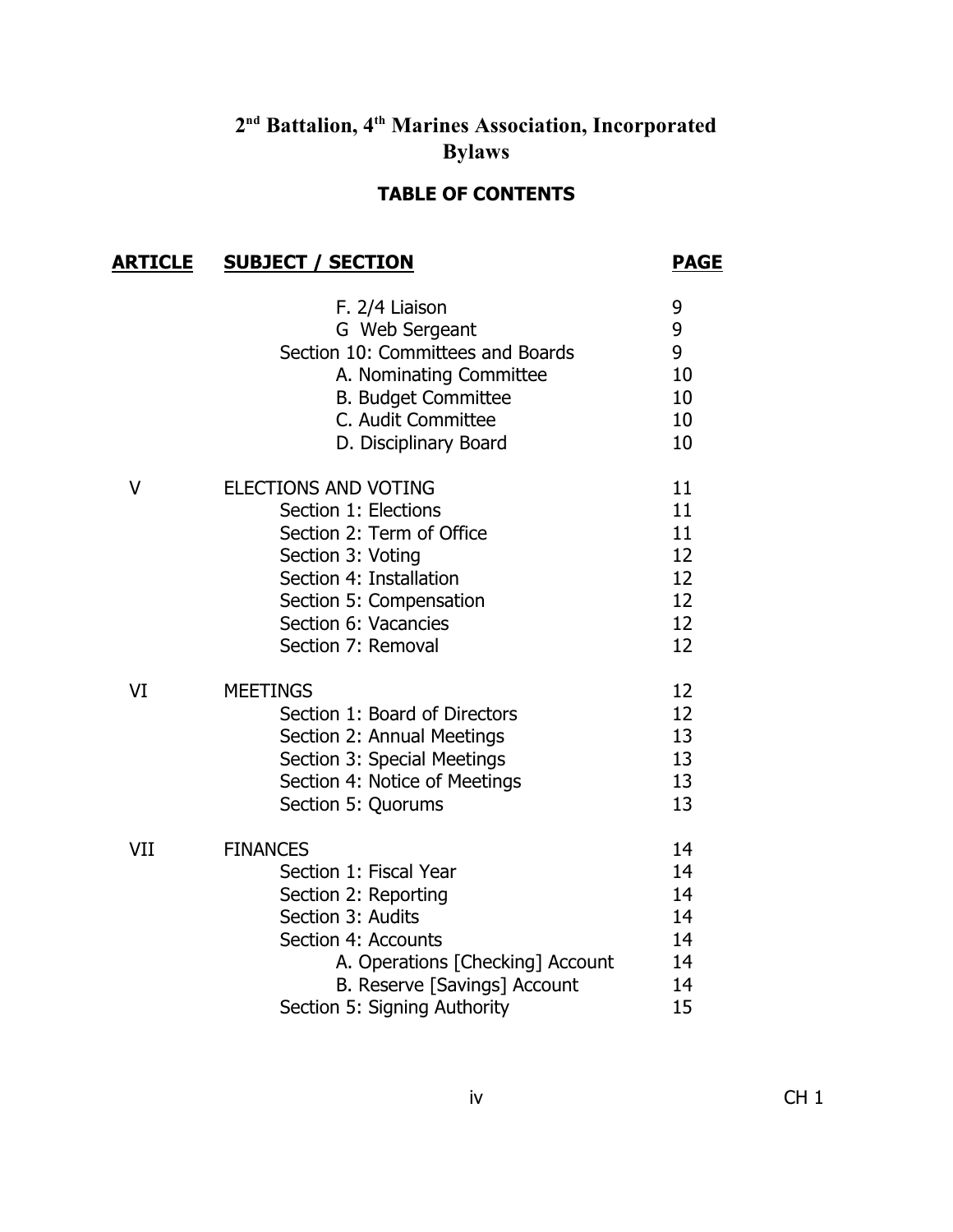## **TABLE OF CONTENTS**

| <b>ARTICLE</b> | <b>SUBJECT / SECTION</b>                                                              |                |
|----------------|---------------------------------------------------------------------------------------|----------------|
|                | Section 6: Donation Policy<br>Section 7: Reunion Funding                              | 15<br>15       |
| VIII           | <b>INDEMNIFICATION</b>                                                                | 15             |
| IX             | PARLIAMENTARY AUTHORITY                                                               | 15             |
| X              | <b>RATIFICATION</b>                                                                   | 16             |
| XI             | <b>ASSOCIATION OFFICES</b><br>Section 1: Principle Office<br>Section 2: Other Offices | 16<br>16<br>16 |
|                |                                                                                       |                |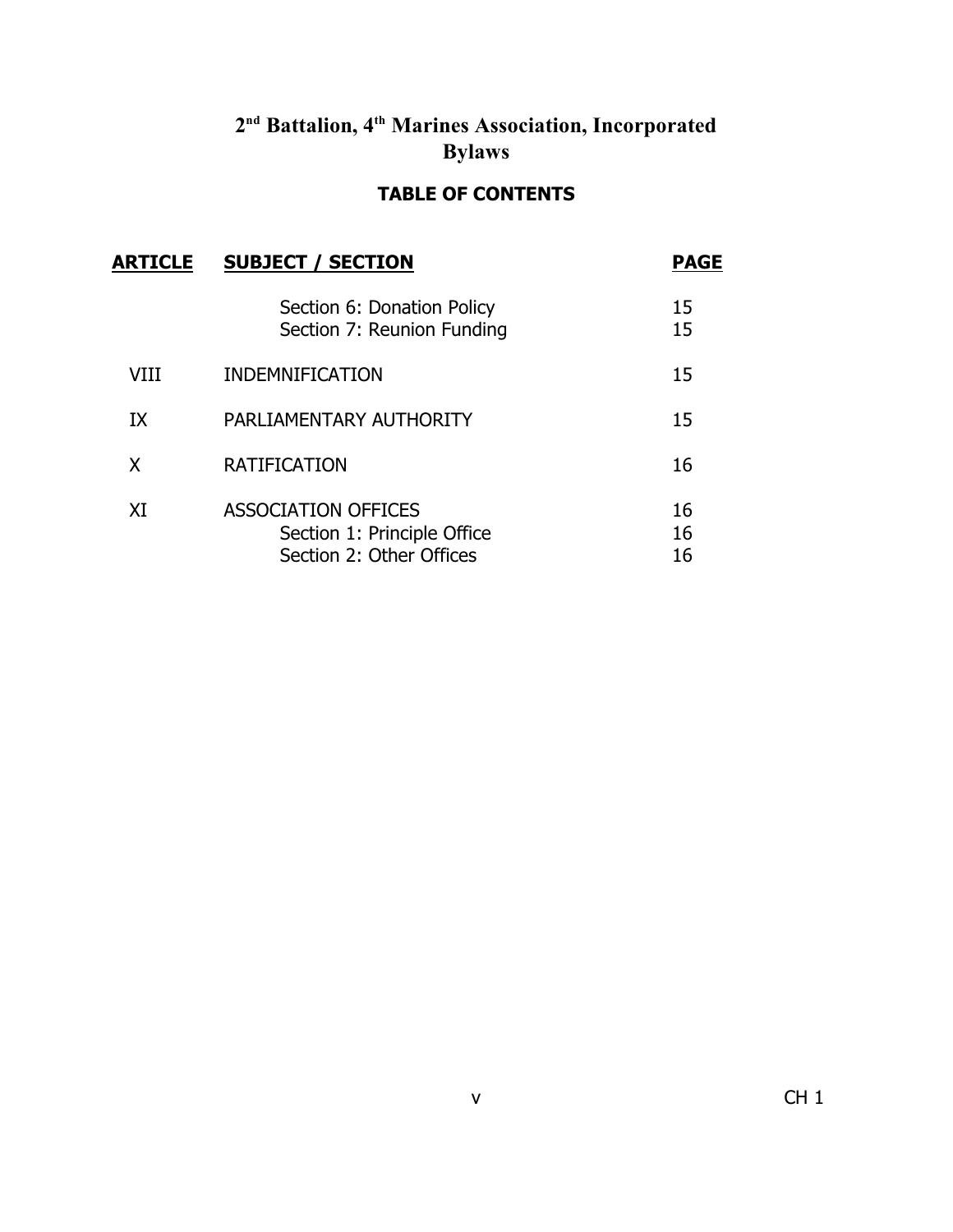#### **ARTICLE I - GENERAL**

**Section 1: Name**. The name of this organization shall be the "2nd Battalion, 4th Marines Association, Incorporated," a non-profit corporation, hereinafter referred to as the "Association."

#### **Section 2: Mission**

- A. To develop, foster, and perpetuate the ideals, comradeship, and professional standards of present and former members of the 2nd Battalion, 4th Marines.
- B. To promote good fellowship among its members and to provide benevolent assistance in any extraordinary cases within the membership. Benevolent assistance in any extraordinary cases would be decided by the Board of Directors on a case-by-case basis. If such an action involved the association's bank account, a contract could be made with the recipient for repayment. Assistance could also be in the form of proceeds from fund raisers, raffles or through solicitation of members.
- C. To solicit, collect, receive, acquire, hold, and invest money and property both real and personal, received by gift, contribution, bequest, devise, or otherwise; to sell and convert property, both real and personal, into cash; and to use funds of the corporation and the proceeds, income, rents, issues, and profits derived from the property of this corporation for the primary purpose for which this corporation was formed.
- D. To have and to exercise all powers conferred by the Association by the laws of the State of Maryland.
- E. The foregoing statements of purpose shall, except where otherwise expressed, be in no way limited or restricted by any references to or inferences from the terms and provisions of any other clause, but shall be regarded as an independent purpose.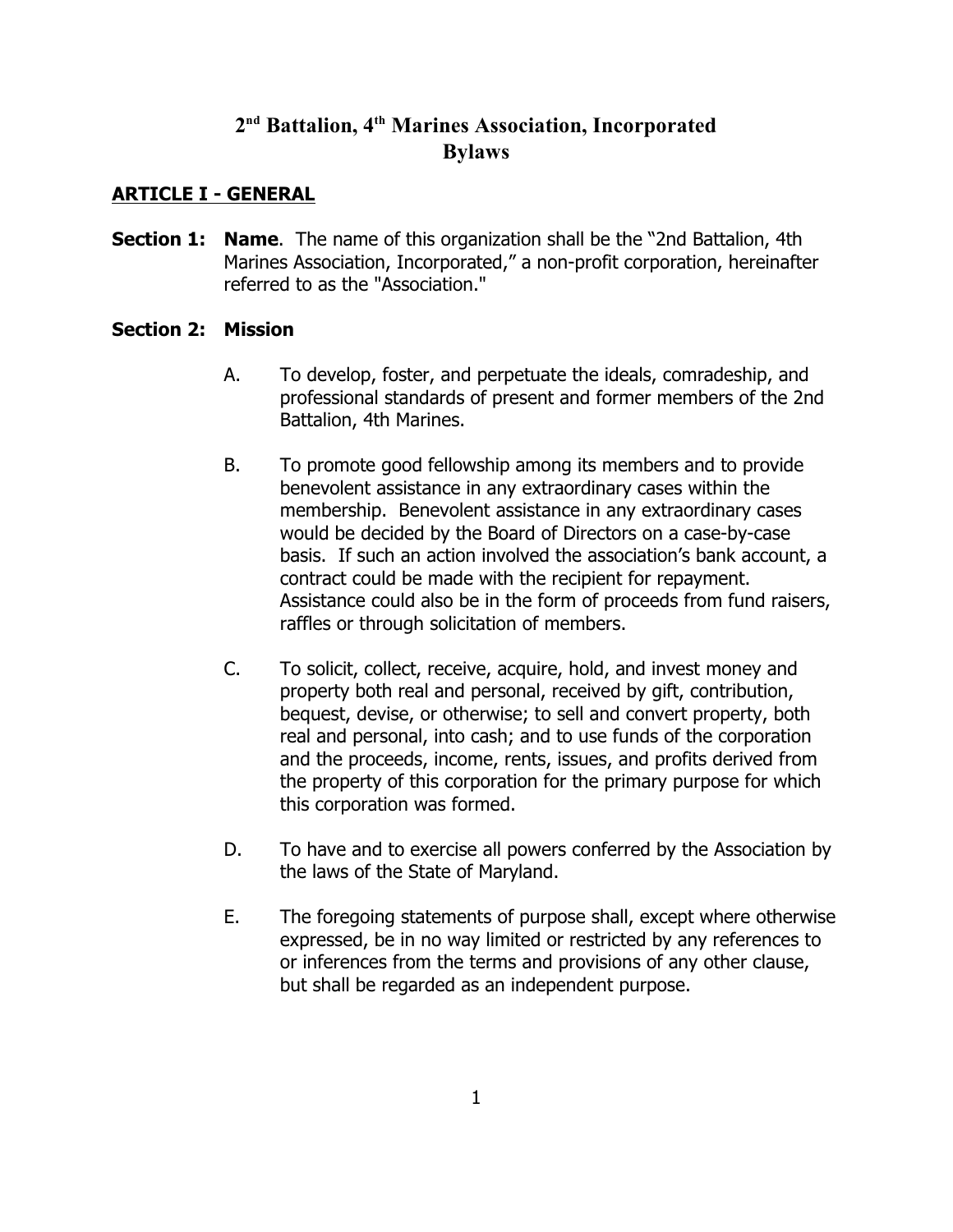Notwithstanding any of the above statements of purposes, this corporation shall not engage in activities that, in themselves, are not in furtherance of the primary purpose of this corporation, and nothing contained in the foregoing statement of purpose shall be construed to authorize this corporation to conduct any activity for the profit of its members.

#### **Section 3: Policy**

- A. This Association is defined as a 501(c)(19) organization for nonprofit purposes in accordance with Internal Revenue Service [IRS] letter dated February 27, 2007, subject: Application for Tax-Exempt Status, Federal EIN 31-1720488, and State Department of Assessments and Taxation, State of Maryland letter dated 9 May 1989, subject: Approval of Articles of Incorporation, account number D2790236. [CH 1]
- B. Individual members may not derive profit from any association activity or program. This does not prohibit the Association, however, from hiring a member or other person on a commercial basis to provide service to the Association when the best interests of the Association will be best served thereby.
- C. The property of the Association is dedicated to the purposes of this Association and no part of the net income or assets of this Association shall ever inure to the benefit of any officer or member thereof, or to the benefit of any private persons.
- D. These bylaws will be the governing document of this Association. Any operational policies that may be developed for the day to day operations of the Association will be limited to those items which address such things as annual dues, life membership age categories, installation ceremonies, and awards and disciplinary procedures. Should conflict arise between these bylaws and operational policies, the authority of these bylaws will prevail.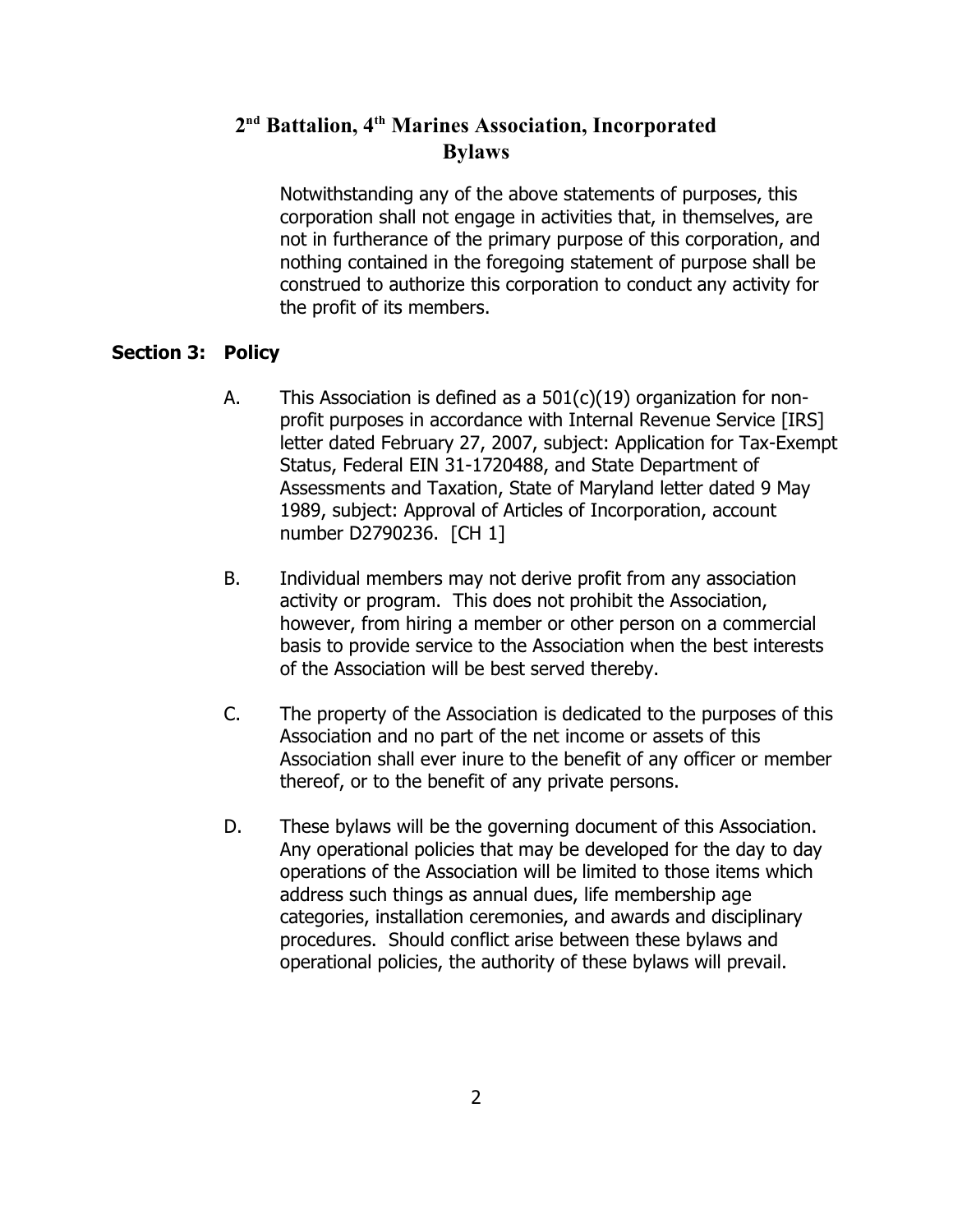E. Upon the dissolution of this Association, the laws of the State of Maryland will be adhered to as required. Settlement of all legitimate liabilities, and the completion of required administration and logistics, and other such actions, shall also be accomplished during this process.

## **ARTICLE II - AMENDMENTS**

- **Section 1: Policy**. These bylaws may be revised or amended by a two-thirds vote of the members present at the time of an annual or special meeting of the Association provided that the proposed revision or amendment has been submitted in writing to the Secretary and transmitted to each member at least 30 days prior to the presentation of same to the membership. Proposals received from members to amend the bylaws will not be edited in any manner, and presented to the membership as written. Proposals and notification in writing may be submitted using electronic communications, newsletter or U.S. Postal Service, as appropriate.
- **Section 2: Adjudication.** In the event any issue arises that is not covered by these bylaws, the elected officers of the Association shall make a decision which will be reported to the membership via electronic communications, newsletter or U.S. Postal Service, as appropriate.

### **ARTICLE III - MEMBERSHIP**

- **Section 1: Policy**. Membership in the Association shall be open to all persons interested in furthering the purpose of the Association, regardless of race, religion, gender, creed or national origin who apply for membership and conform to the duties of members, as provided in these bylaws.
- **Section 2: Annual Members.** All officers and enlisted members of the Armed Forces of the United States of America, and her allies, who are serving now, or who have served honorably, with the 2nd Battalion, 4th Marines [assigned or attached] are eligible for membership. They must comprise no less than 75% of the total membership. [CH2]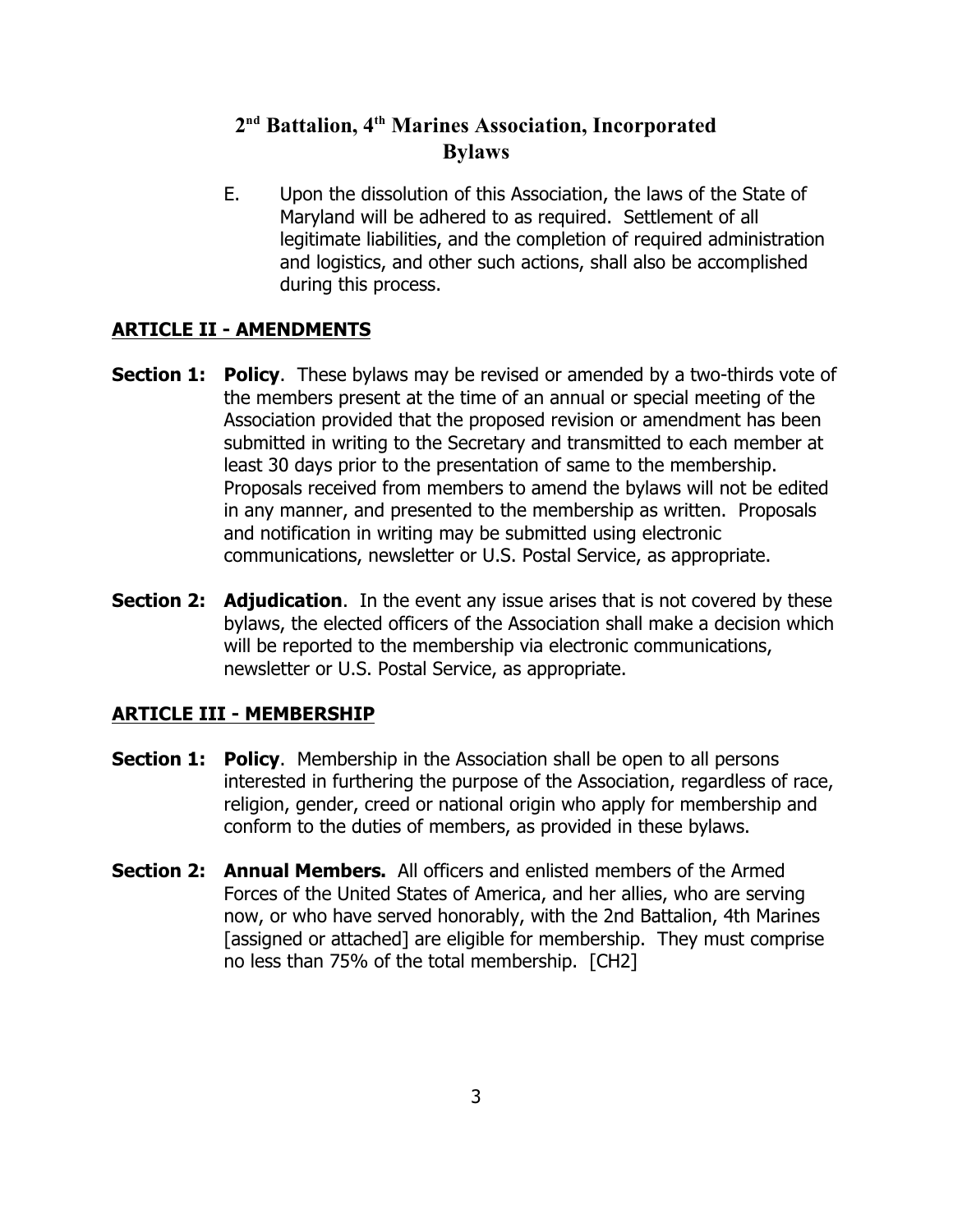Those veterans of the Armed Forces of the United States and allies who did not serve with the 2nd Battalion, 4th Marines, and civilians, who support the spirit and purpose of the 2nd Battalion, 4th Marines and this Association, may become members as long as the total does not exceed 25% of the total membership. This is in keeping with IRS rules relating to this Association. [CH 2]

- **Section 3: Life Members.** Applicants for initial membership into the Association and annual members in good standing may take the option to become life members. The prerequisites cited under Annual Members also apply to life membership. There is no time requirement to request a life membership. [CH 1]
- **Section 4: Censure, Suspension or Expulsion**. These bylaws shall provide for the censure, suspension, or expulsion of a member for good reason after a hearing. The Secretary, with concurrence by a majority of the Board of Directors, shall notify and advise the subject member in writing that applicable proceedings giving the specific complaint have been initiated. The Board of Directors shall establish a Disciplinary Board in accordance with the provisions cited in ARTICLE IV - OFFICERS AND STAFF, Section 10: Committees and Boards, sub-paragraph D. Disciplinary Board.

The subject member will be given a maximum of 30 days in which to reply to the complaint. The Disciplinary Board will then make a determination of the case and provide a summary of the complaint, subject member's response and appropriate sanction awarded, if any, to the subject member in writing with copy to the Board of Directors via electronic communications or U.S. Postal Service, as appropriate. Any members suspended or expelled may be reinstated by a vote of two-thirds of the Board of Directors. [CH 1]

**Section 5: Dues and Fees**. Membership dues and fees shall be set by the Board of Directors and ratified by a majority vote of members present at annual or special meetings. Dues will be the same for all categories of members being required to pay same. Life member dues may vary according to age, as determined by the Board of Directors.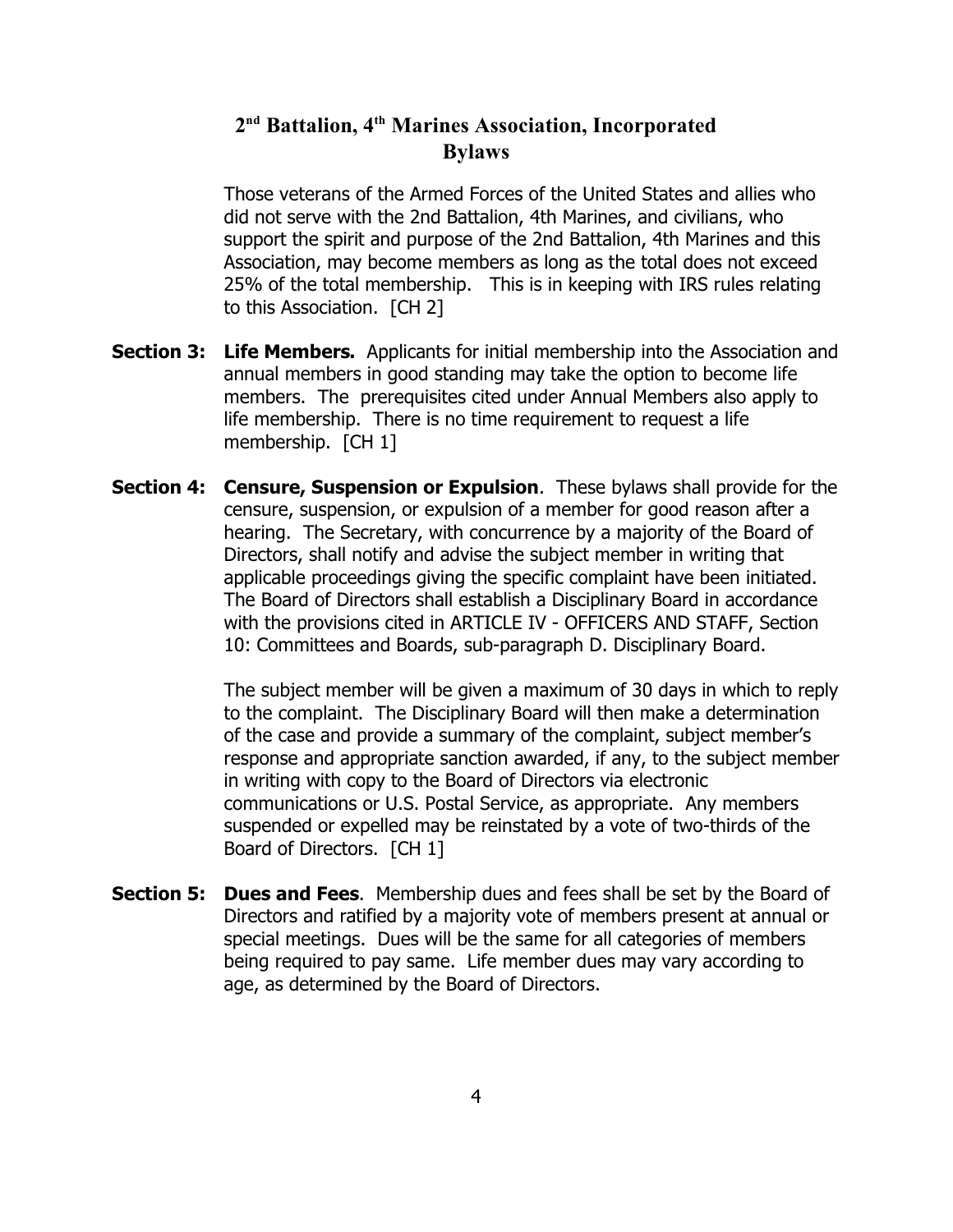- **Section 6: Good Standing**. All members shall be considered in good standing in the Association, except as follows:
	- A. The member has not paid his/her dues on or before the membership expiration date.
	- B. The member is indebted or in arrears to the Association.
	- C. The member is under suspension or expulsion. [CH 1]

#### **Section 7: Delinquent Member**

- A. A member shall be identified as delinquent whenever dues are not paid on or before the membership expiration date.
- B. Such member shall be retained in the delinquent status for a maximum of one [1] year during which time the member may erase this status by making full payment of all dues and monies in arrears.
- C. Should the affected member remain in a delinquent status in excess of one [1] year, such member shall be dropped from the membership roll. A good standing status shall be restored only through the processing of a new application as prescribed herein. [CH 1]

### **Section 8: Rights of Members**

- A. No member shall be deprived of any rights and privileges in the Association except for non-payment of dues or other indebtedness, unless the member shall first be suspended or expelled.
- B. The right of appeal shall not be denied. [CH 1]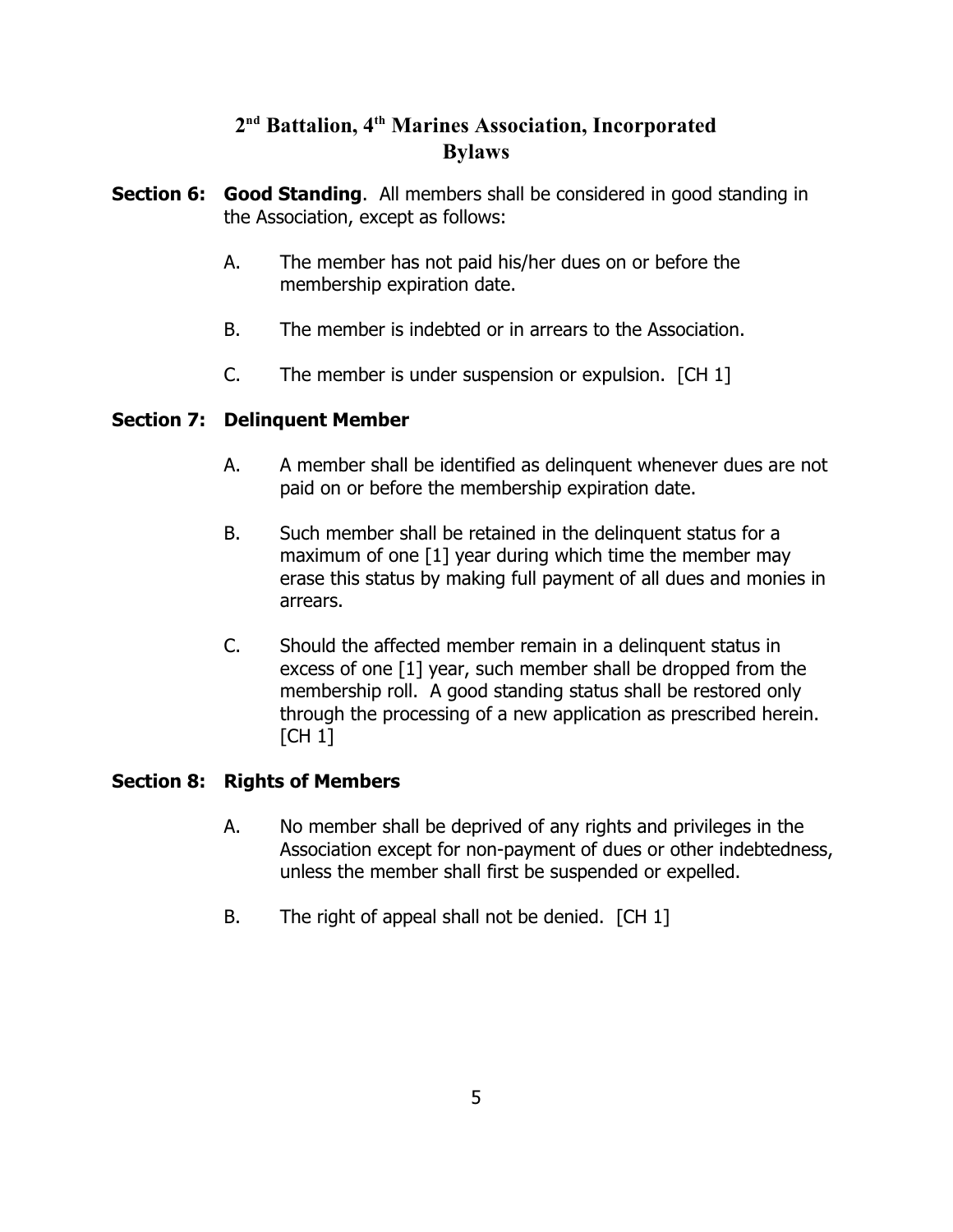#### **ARTICLE IV - OFFICERS AND STAFF**

- **Section 1: Policy.** The Association shall elect the following officers: President, Vice-President, Secretary, Treasurer and two Directors. These officers and the appointed Past President shall be referred to as the Board of Directors. All officers should establish and maintain a current turn over folder to assist their successors in accomplishing their billet requirements successfully.
- **Section 2: Board of Directors.** The Board of Directors shall consist of the elected officers, directors and Immediate Past President. The Board of Directors shall manage the property and business of the Association and shall establish operating policies as necessary to properly and effectively carry out the provisions of these bylaws.
- **Section 3: President.** The President shall be the chief executive officer of the Association. He shall preside at all meetings of the Board of Directors and Association, and see that they are properly conducted and adjourned. He shall be an impartial and conscientious arbiter of discussion and debate, and insist on fairness in the actions and discussions of members.

The President may sign and execute all authorized contracts or other obligations in the name of the Association. He shall have the general powers and duties of supervision and management usually vested in the office of president of a corporation, and perform such duties as may be assigned to him by the bylaws or the Board of Directors.

- **Section 4: Vice President.** The Vice President shall preside in the absence of the President at meetings of the Board of Directors and Association. He will also perform such duties as may be assigned to him by the bylaws, the President or the Board of Directors. [CH 3]
- **Section 5: Secretary.** The Secretary shall keep all the records of the Board of Directors and Association in an accurate, orderly and complete manner. The Secretary shall maintain all records for inspection by the membership, prepare all correspondence of the Association as directed by the President and the Board of Directors, and shall perform such other duties as may be assigned to him by the bylaws or the Board of Directors.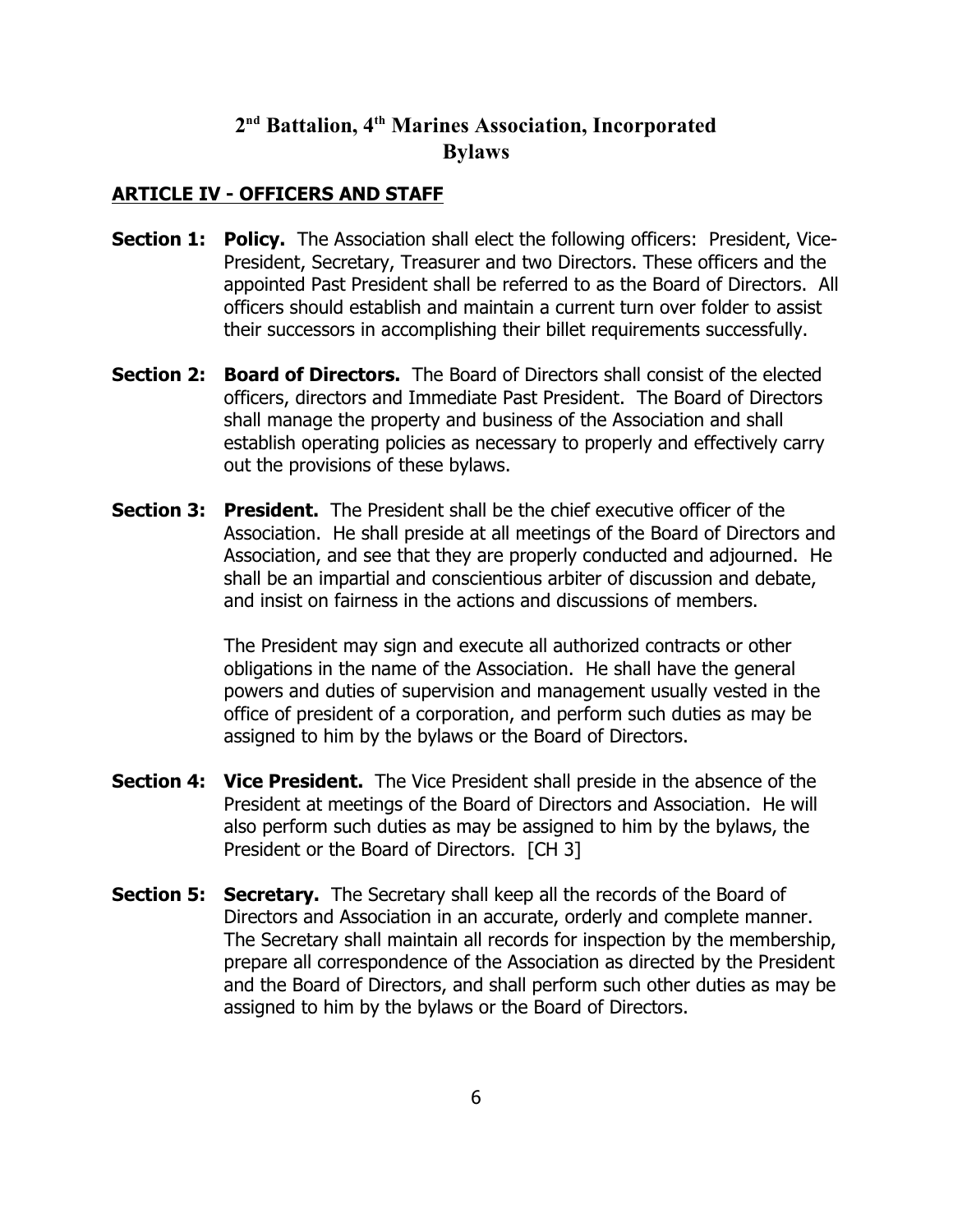The Secretary shall be responsible for maintaining an up to date list of all members with the assistance and collaboration of the Membership Chairman.

The Secretary will ensure that the minutes of the previous general meeting and any special or board meetings are published for review in the association newsletter just prior to the next general meeting.

**Section 6: Treasurer.** The Treasurer shall be responsible for the care and custody of the funds of the Association, for the full and accurate recording and reporting of receipts and disbursements, chair the Budget Committee, and other such duties as the bylaws or the Board of Directors may provide.

> The Treasurer will present a financial report at all general meetings and board meetings. The Treasurer should also come to meetings with the appropriate records to allow for the Audit Committee to conduct audits, as prescribed by these bylaws.

- **Section 7: Immediate Past President.** The Immediate Past President, an appointed position, shall act as an advisor to the Board of Directors with a vote, and perform such other duties as the bylaws or the Board of Directors may provide. He shall be responsible for creating, but not chair or otherwise participate in, all standing and ad hoc committees not otherwise designated chairmen. These will be presented to the Board of Directors for approval, with final approval being the responsibility of the President. Only past presidents may fill the position of Immediate Past President. [CH 3]
- **Section 8: Directors.** There will be two [2] elected directors. These directors shall assist the President and Board of Directors as the bylaws or the Board of Directors may provide.
- **Section 9: Staff.** Appropriate staff members may be assigned as ex-officio members without a vote on the Board of Directors. Staff billets shall include, but not necessarily limited to, the Sergeant-at-Arms, Chaplain, Membership Chairman, Historian, Sea Horse Editor, 2/4 Liaison and Web Sergeant. All staff members should establish and maintain a current turn over folder to assist their successors in accomplishing their billet requirements successfully.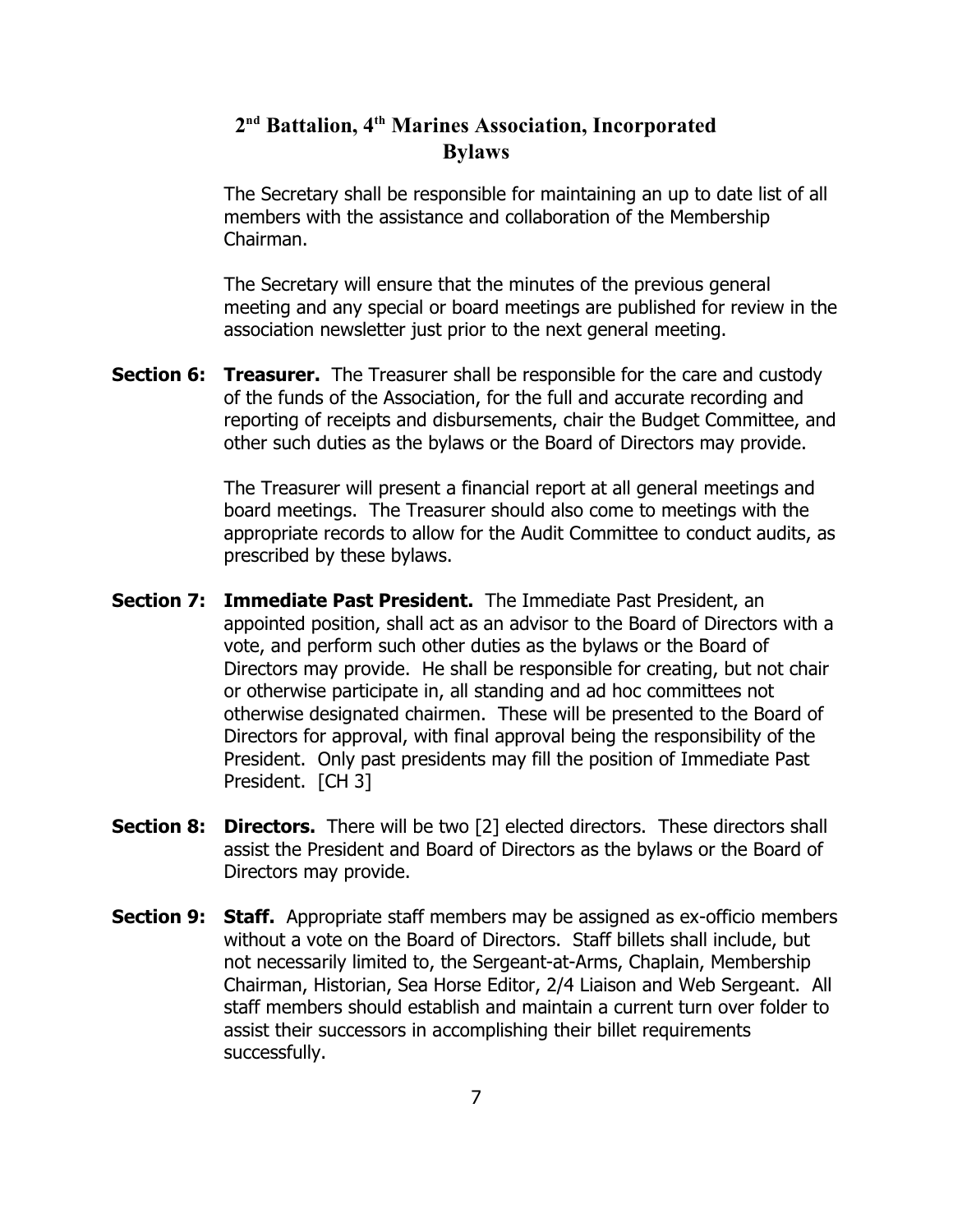A. **Sergeant-at-Arms.** The Sergeant-at-Arms shall ensure that all meetings are conducted in an orderly and decorous manner. The Sergeant-at-Arms will be responsible for the security, maintenance and display of all Association flags and property as directed by the Board of Directors.

The Sergeant-at-Arms will ensure that ballots are made available for official voting at meetings, as directed by the Board of Directors, and that the security and count of same are accomplished in an honest and forthright manner. Once the ballots have been collected and counted, the Sergeant-at-Arms will turn them over to the Secretary for recording and safekeeping.

- B. **Chaplain.** The Chaplain shall be responsible for maintaining an awareness of the spiritual health and well being of the membership. The Chaplain will keep the membership advised concerning members and their families in ill health or deceased.
- C. **Membership Chairman.** The Membership Chairman shall seek and encourage the membership recruitment of active and former members of the 2<sup>nd</sup> Battalion, 4<sup>th</sup> Marines. The Membership Chairman shall also collect and maintain a roster of members with the cooperation and collaboration of the Secretary, and manage all categories of membership to include delinquent members. The Membership Chairman will be responsible for updating and maintaining a current membership application form for publishing on the web site, and dispersal to potential members. The Membership Chairman will ensure that association members having served, or are presently serving, in the 2<sup>nd</sup> Battalion, 4<sup>th</sup> Marines and the Armed Forces of the United States, must represent no less than 75% of the total membership. [CH 1]
- D. **Historian.** The Historian shall be responsible for the collection, maintaining and storing of all the association's historic materials. In order to help preserve such historic artifacts and records that may be collected, coordination and cooperation with such entities as the National Museum of the Marine Corps and other Marine Corps unique museums is encouraged.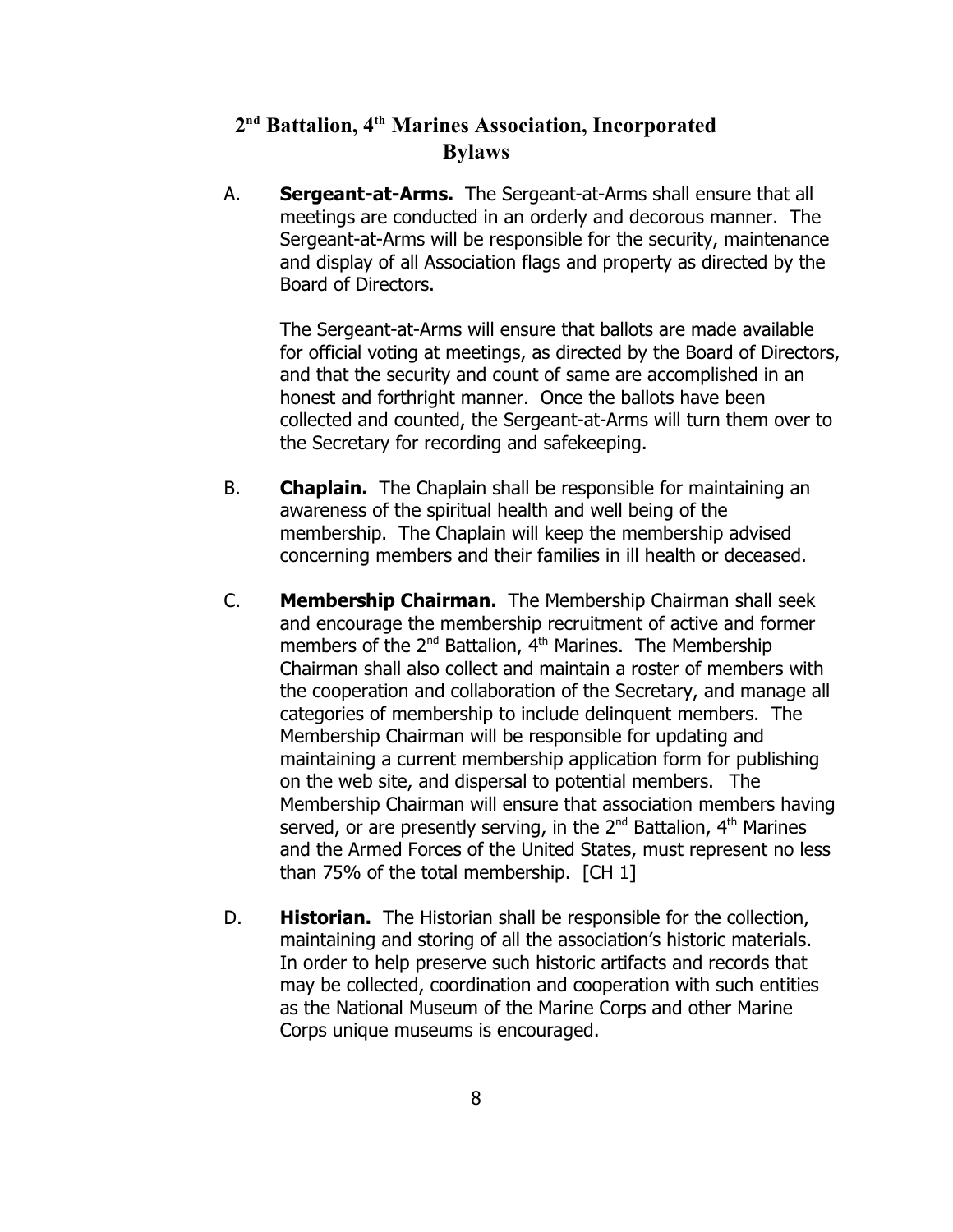E. **Sea Horse Editor.** The Sea Horse Editor is responsible for preparing and disseminating the association's quarterly newsletter called the Sea Horse to the membership in good standing of the Association. The quarterly issue of the Sea Horse to be disseminated just prior to the annual reunion may also be sent to former members and prospective members as desired.

Dissemination of the Sea Horse shall be made via electronic communications in the form of e-mail attachments and posted on the association's web site. Members desiring to receive a hard copy of the Sea Horse via the U.S. Postal Service shall be required to pay an additional fee for printing and postage services. Such fee shall be determined by the Board of Directors.

- F. **2/4 Liaison.** The 2/4 Liaison will nurture and maintain a close working relationship with the active Battalion on behalf of the Association. This relationship may include, but not be limited to, participation in battalion events such as award ceremonies and changes of command when invited, support of battalion families and their activities when the Battalion is deployed, and coordination of mutually beneficial events, as necessary or desired.
- G. **Web Sergeant.** The Web Sergeant shall work with the designated webmaster, a separate, third party not otherwise associated with the Association, in the construction and maintenance of the association's web site. All information and materials to be posted on this web site will be funneled through the Web Sergeant acting on behalf and in the best interests of the Association. The Web Sergeant will not act as a censor. Any material provided to the Web Sergeant considered to be inappropriate, will be presented to the Board of Directors for review and resolution.
- **Section 10: Committees and Boards.** The following committees and boards shall be established, but not limited to, for the conduct of specific business as identified below.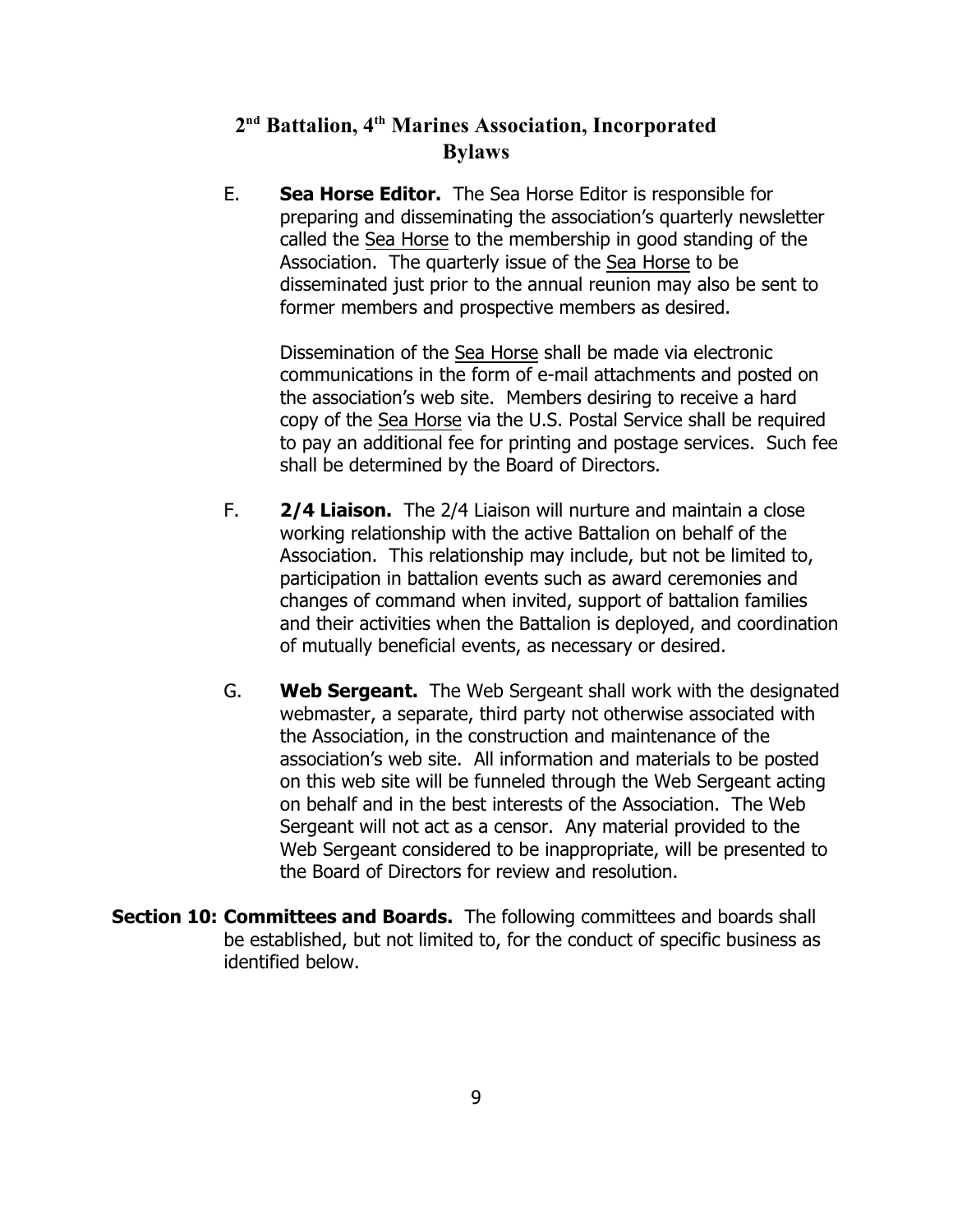- A. **Nominating Committee.** The Nominating Committee shall be composed of at least three [3] persons selected from the membership at large each election year and shall have an odd number of members. No member of the Board of Directors may serve. This committee will be responsible for the nomination of association members in good standing, and as allowed herein, to serve in the aforementioned elective billets. [CH 1]
- B. **Budget Committee.** The Budget Committee shall be composed of at least three [3] members of the Board of Directors, one of whom will be the Treasurer, and be responsible for drafting the annual budget. The annual budget should be presented to the association membership for review and approval at the annual meeting.
- C. **Audit Committee.** The Audit Committee shall be responsible for auditing the financial records of the Treasurer at any time the Board of Directors deems it advisable and during annual meetings.

The Audit Committee shall be composed of at least three [3] persons selected from the membership at large. No member of the Board of Directors may serve. A report of findings and any recommendations shall be submitted to the Board of Directors within 30 days of completion of the audit.

D. **Disciplinary Board.** The Disciplinary Board shall be responsible for conducting any investigation and/or hearings that allege misconduct on the part of any member of the Association.

This board is empowered to award appropriate sanctions in accordance with the these bylaws and the operating policies of the Association. Any action taken by this board may be appealed to the Board of Directors. This board shall consist of the Immediate Past President and two [2] other regular members in good standing chosen by the Board of Directors from those members present at the soonest annual meeting or from the most current membership roster. No other member of the Board of Directors may serve.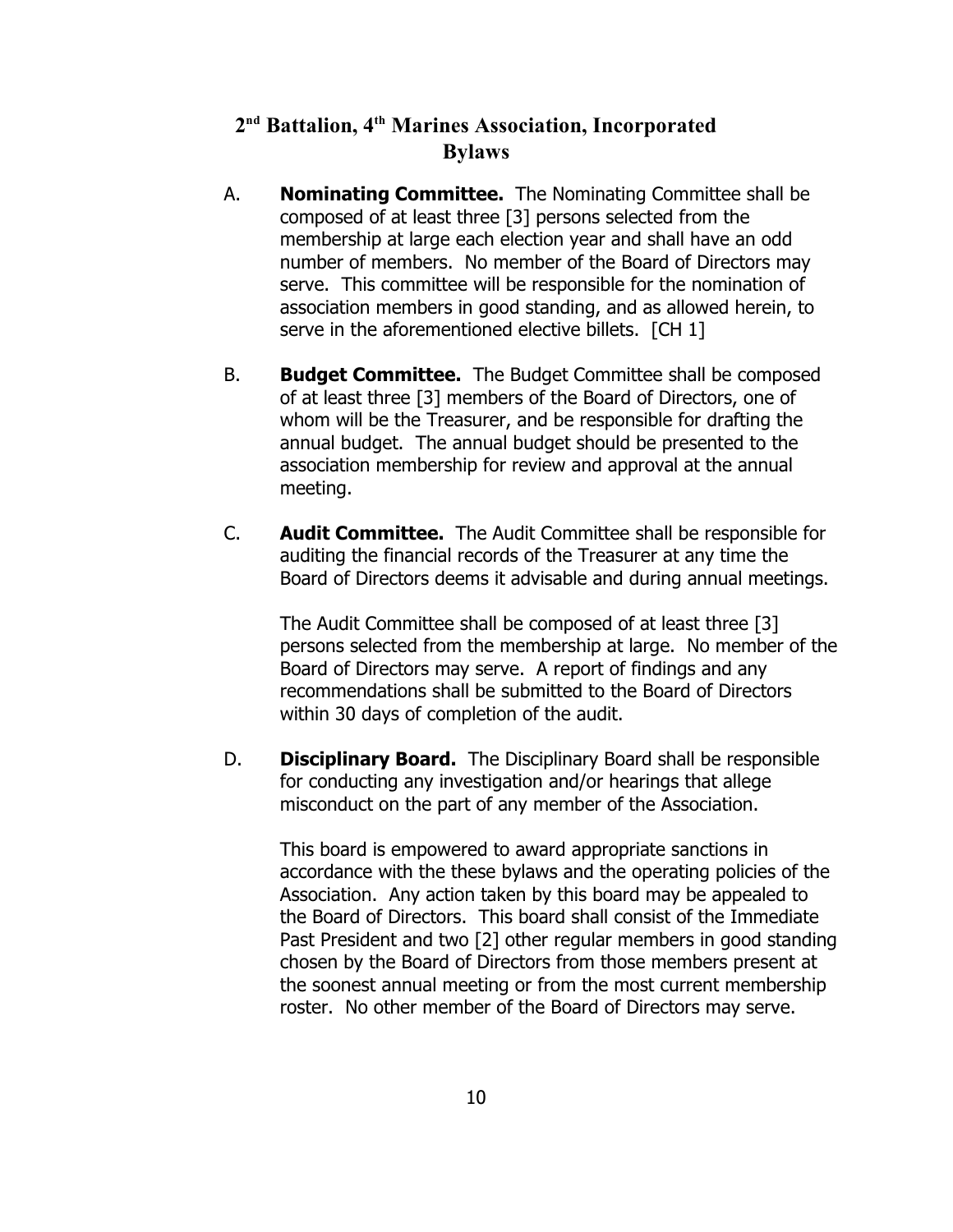Any hearings or proceedings shall be conducted only after proper notice has been given to the subject member. The business of this board shall be concluded within 30 days of having received a written response from the subject member. All business at hand may be conducted via electronic communications or the U.S. Postal Service. A written record of all hearings and proceedings shall be maintained by the Secretary in the Association files.

#### **ARTICLE V - ELECTIONS AND VOTING**

**Section 1: Elections.** Elections shall be held every year in a staggered fashion. The positions of President, Vice President, Secretary, and one Director will be voted upon during odd years, and the positions of Treasurer and the other Director will be voted upon during even years. Nominations will be presented to the membership by the Nominating Committee at least 30 days prior to the annual meeting via electronic communications, newsletter or U. S. Postal Service, as appropriate. Additional nominations may be accepted from the membership prior to the conduct of an election. Annual or life members in good standing, having served, or are presently serving, in the 2nd Battalion, 4th Marines and the Armed Forces of the United States, may be considered for the offices of President, Vice President, and the two [2] Director positions.

> Annual and life members not having served in the 2nd Battalion, 4th Marines or the Armed Forces of the United States, but in good standing, shall be eligible for all other offices, with the exception of the Immediate Past President. Only past presidents may fill the position of Immediate Past President, an appointed staff position. [CH 1]

**Section 2: Term of Office.** The term of office for all elected officers and directors shall be two years, or until the installation of their successors. All staff positions are appointed and serve at the pleasure of the President.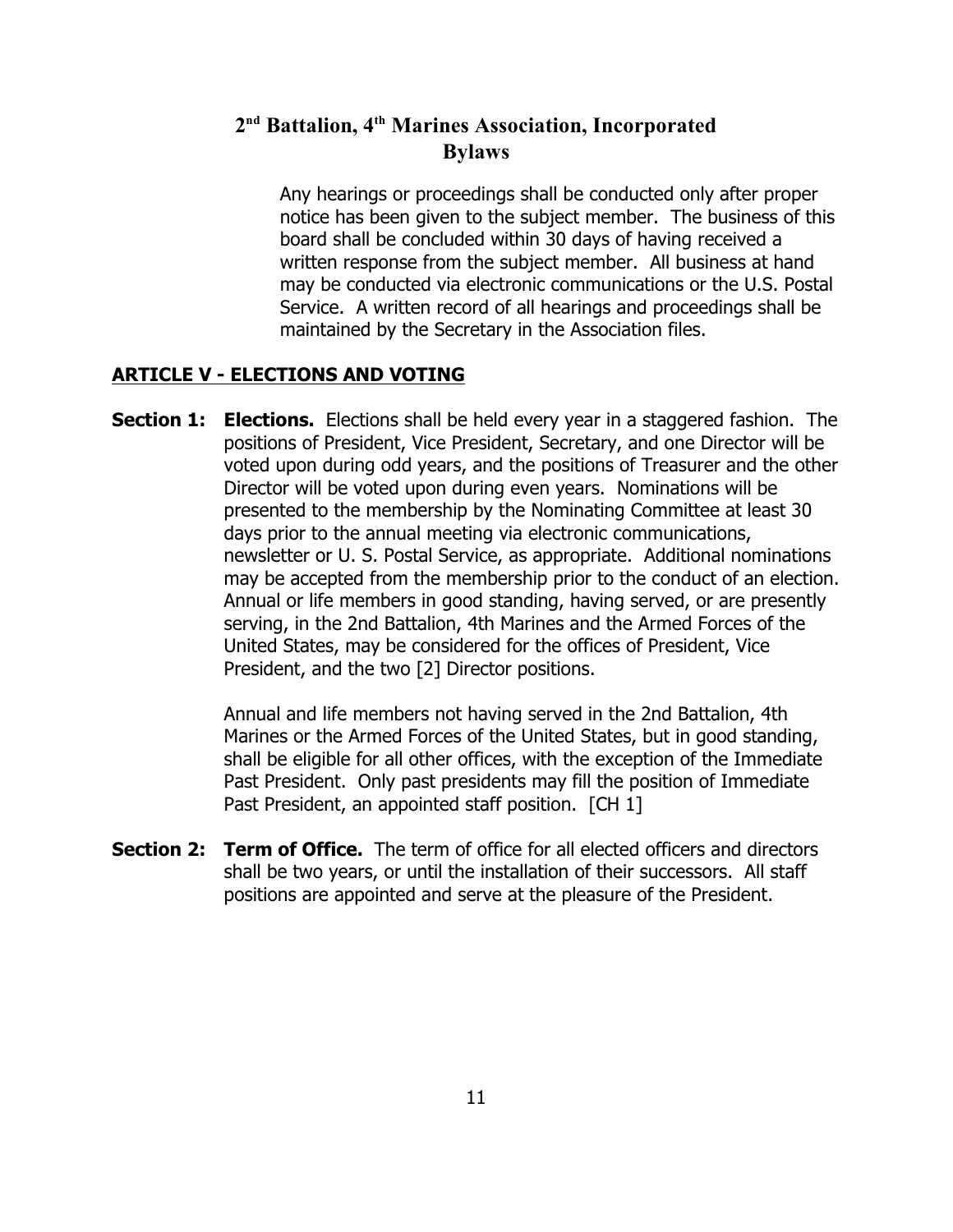- **Section 3: Voting.** All annual and life members in good standing may vote in officer and director elections, for bylaws revisions and amendments, operational policy and other business that requires a vote. Voting may be called for whenever required and will not be restricted in any manner. Voting may also be accomplished using paper ballots via the U.S. Postal Service or by electronic balloting means. Voting will not be accomplished by secret ballot, but all decorum concerning voting will be observed at all times. **[CH 1]**
- **Section 4: Installation.** The installation of the elected officers shall take place at an annual meeting as designated by the Board of Directors.
- **Section 5: Compensation.** All officers and directors shall serve without salary. Staff may be paid fee-for-service as determined and approved by the Board of Directors.
- **Section 6: Vacancies.** In the event of a vacancy in the office of President, the Vice-President shall assume the office of President. In the event of vacancy in any other office, the President, with the concurrence of the Board of Directors, may appoint any member in good standing to fill the un-expired term of the vacant office. Such appointments will expire at the next annual meeting.
- **Section 7: Removal.** Any member of the Board of Directors who is absent without excuse for two consecutive meetings to which he has been invited to attend may be deemed to have surrendered the position.

Any elected officer or director determined to have conducted their position with incompetence or being otherwise unfit may be removed from office by a majority vote of the Board of Directors. Such officer or director may appeal this decision subject to their rights of membership before a Disciplinary Board established for this purpose.

#### **ARTICLE VI - MEETINGS**

**Section 1: Board of Directors.** The Board of Directors shall meet prior to the commencement of the annual meeting, and any other time deemed necessary for the conduct of business, at a time and place designated by the President.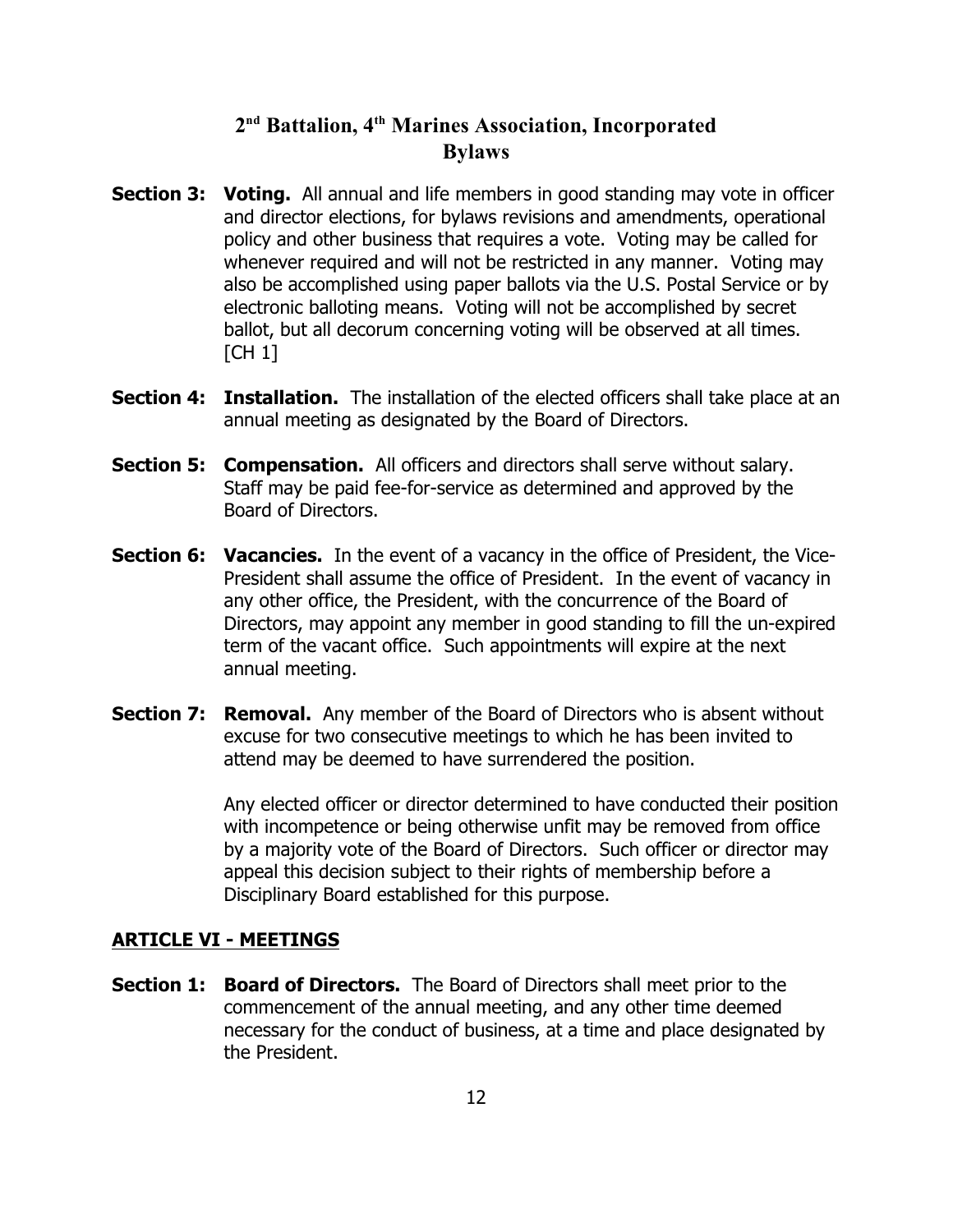Any member of the Association may attend any meeting of the Board of Directors. If members attending desire to speak, the President shall, at his sole discretion, permit such an occurrence.

- **Section 2: Annual Meetings.** The Association shall hold an annual meeting at a place and date designated by the Board of Directors. The annual meeting shall be for the purposes of the transaction of such corporate business as may come before the Association and for the announcement and installation of newly elected officers and directors. [CH 3]
- **Section 3: Special Meetings.** Special meetings called for/by the Board of Directors or general membership may be held whenever called for by the President, any three members of the Board of Directors or upon a request in writing by 10 percent of the membership in good standing entitled to vote on any business to be transacted at such meeting. Special meetings shall only be called for specific reason[s] and concluded within 30 days of being called.

The Secretary shall give notice to each Director of each special meeting of the Board of Directors at least three (3) weeks prior to such meeting, but such notice may be waived by the President. Lead time of notification may be reduced in case of urgency, if agreed to by participating directors.

- **Section 4: Notice of Meetings.** Written notice of each meeting of the members shall be sent via electronic communications or mailed by the U.S. Postal Service, as appropriate. Such notice should be received by all notified at least 10 days before the meeting, if not otherwise specified. Each meeting notice shall state the place, day and hour at which the meeting is to be held and, in the case of any special meeting, shall briefly state the purpose[s] thereof.
- **Section 5: Quorums.** A quorum for the Board of Directors shall consist of a majority of members to include either the President or Vice-President. A quorum for the annual meeting of the Association shall consist of the membership present. A quorum for voting conducted via electronic communications or the U.S. Postal Service will be the number of voters having submitted their ballots dated on or before the established deadline determined by the Board of Directors.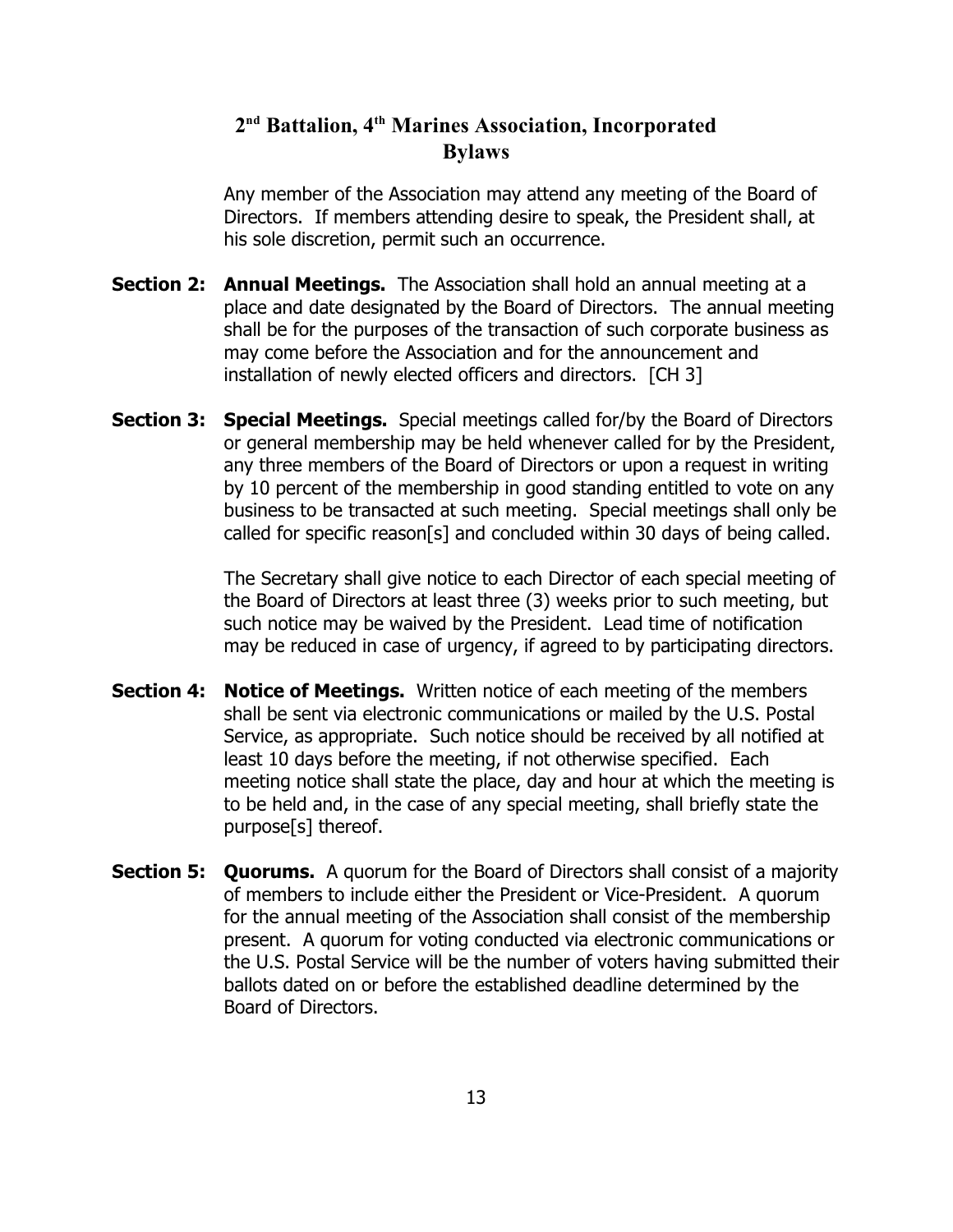#### **ARTICLE VII - FINANCES**

- **Section 1: Fiscal Year.** The fiscal year of this Association shall be from July 1, through June 30.
- **Section 2: Reporting.** The Treasurer shall provide a detailed and complete financial report to the membership during the annual meeting. The Treasurer shall be responsible for preparing and filing the annual tax return, and make all tax returns available to interested persons upon written request. The Treasurer will also make financial reports available to the Board of Directors as necessary during the year, as desired by that body.
- **Section 3: Audits.** The financial records of the Association may be audited at any time the Board of Directors deems it advisable and during annual meetings. An audit of association funds shall be conducted by an Audit Committee to review the systems, procedures, and internal controls of the Treasurer, and to present appropriate comments and recommendations after review. No member of the Board of Directors will participate in the audit process. [CH 1]
- **Section 4: Accounts.** The Association shall establish and maintain a minimum of two [2] primary accounts for the conduct of business, and in meeting the purposes and objectives of the Association. These accounts will be solely used for the benefit of the members of the Association. The source of funds for these accounts may be through annual dues, fund raising events and activities, drawings and donations not related to specific purposes.  $[CH 1]$ 
	- A. **Operations [Checking] Account.** This account will be used for the day to day operations of the Association including, but not limited to, expenditures for the administration of association business, reunion expenses, supplies and equipment necessary to association function, repairs to same and reimbursement to members having made approved expenditures on behalf of the Association.
	- B. **Reserve [Savings] Account.** This account will be used as an interest bearing / income producing account to serve as a reserve backup in times of need for the Operations Account.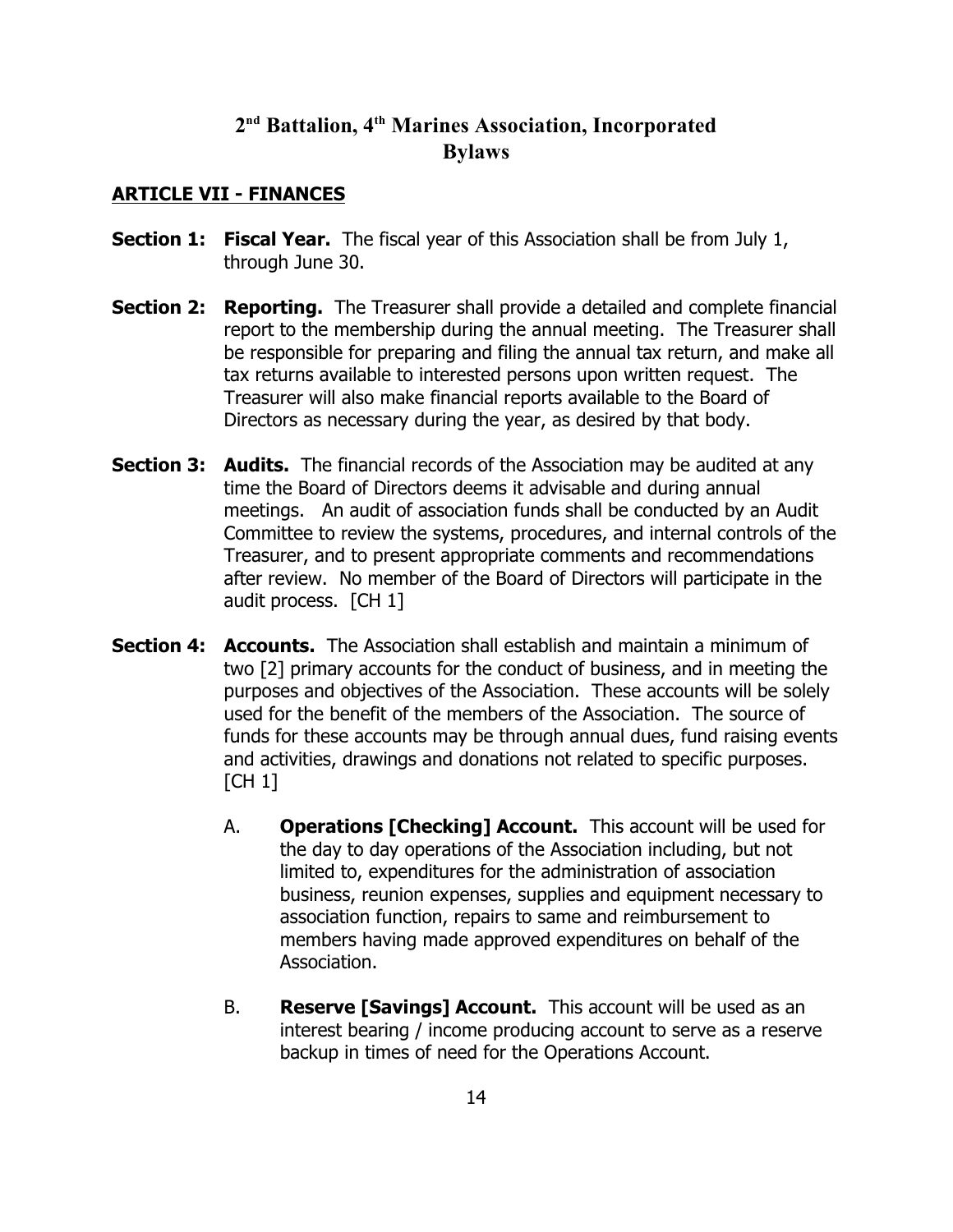- **Section 5: Signing Authority.** The Treasurer is authorized as the primary to prepare and sign checks for the Association. If the Treasurer is unavailable or incapacitated, either the President or Vice President shall have the authorization to sign as an alternate. [CH 1]
- **Section 6: Donation Policy.** Donations from members to the Association as a whole rather than for a specific program are encouraged. If a member insists on making a specifically targeted donation, however, those funds will be earmarked accordingly under the appropriate account. Members are also encouraged to consider giving the Association donations through trusts and other estate planning vehicles. [CH 1]
- **Section 7: Reunion Funding.** Reunions, ideally, should pay for themselves. Costs and fees which are required in advance by the reunion host should be reviewed and approved by the Board of Directors prior to commitment or payment. These costs and fees may include, but are not limited to, deposits for contracted services, liquor licenses, reunion shirt purchases, transportation services, guest[s] of honor, special presentations, gifts and awards, and entertainment.

The reunion host should keep and maintain a detailed accounting of all expenses and work closely with the Treasurer to ensure these expenses are commensurate with reunion income. [CH 1]

**ARTICLE VIII - INDEMNIFICATION.** Every director, officer, or employee of the Association shall be indemnified by the Association against all expenses and liabilities, including counsel fees, reasonably incurred upon them in connection with any proceeding to which they have been made a party, or in which they may become by reason of their being or having been a officer, director or employee at the time such expenses were incurred, except in such cases wherein they were adjudged guilty of willful malfeasance or malfeasance in the performance of the duties of the office. Provided, however, that in the event of a settlement, the Board of Directors shall decide its' approval of such settlement as being in the best interests of the Association. The foregoing right of indemnification shall be in addition to and not exclusive of all other rights to which such officer, director or employee may be entitled.